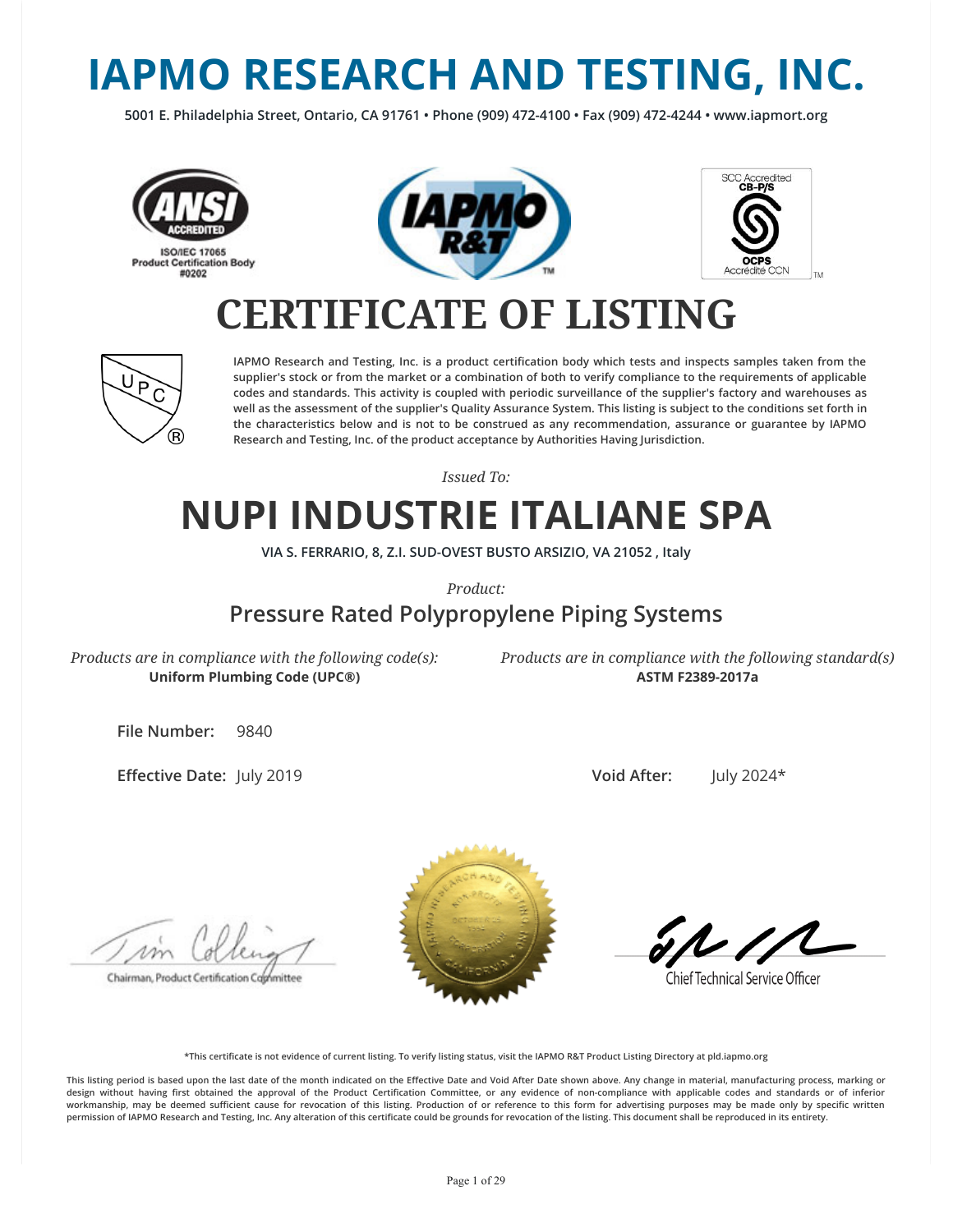

**Issued To:** NUPI INDUSTRIE ITALIANE SPA **Effective Date:** July 2019

**File Number:** 9840

**Product:** Pressure Rated Polypropylene Piping Systems **Void After:** July 2024

This certificate is not evidence of current listing.To verify listing status, visit the IAPMO R&T Product Listing Directory at pld.iapmo.org

#### **Identification:**

Pipe shall be marked at intervals of not more than 5 ft. with the manufacturer's name or trademark, nominal size, for metric series pipe - the term "metric" and the dimension ratio or both the outside diameter and wall thickness, IPS series pipe shall include "Schedule 80" or "SCH 80", type of material (PP-R) and classification number (80 or 100), pressure rating and temperature for which pressure rating is valid, the designation "F2389", manufacturer's production code, and pipe intended for the transport of potable water shall bear the mark of the lab making such evaluation. Fittings shall be marked with the manufacturer's name or trademark, nominal size, dimension ratio or schedule for corresponding pipe and type of material (PP-R). The fitting or packaging shall be marked with "Metric" or "NPT" for threaded fittings, and the designation "F2389". All products shall bear the UPC® certification mark.

#### **Characteristics:**

Pressure rated polypropylene pipe and fittings manufactured in accordance with ASTM F2389. To be installed per the manufacturer's instructions and the latest edition of the Uniform Plumbing Code.

Products listed on this certificate have been tested by an IAPMO R&T recognized laboratory. This recognition has been granted based upon the laboratory's compliance to the applicable requirements of ISO/IEC 17025.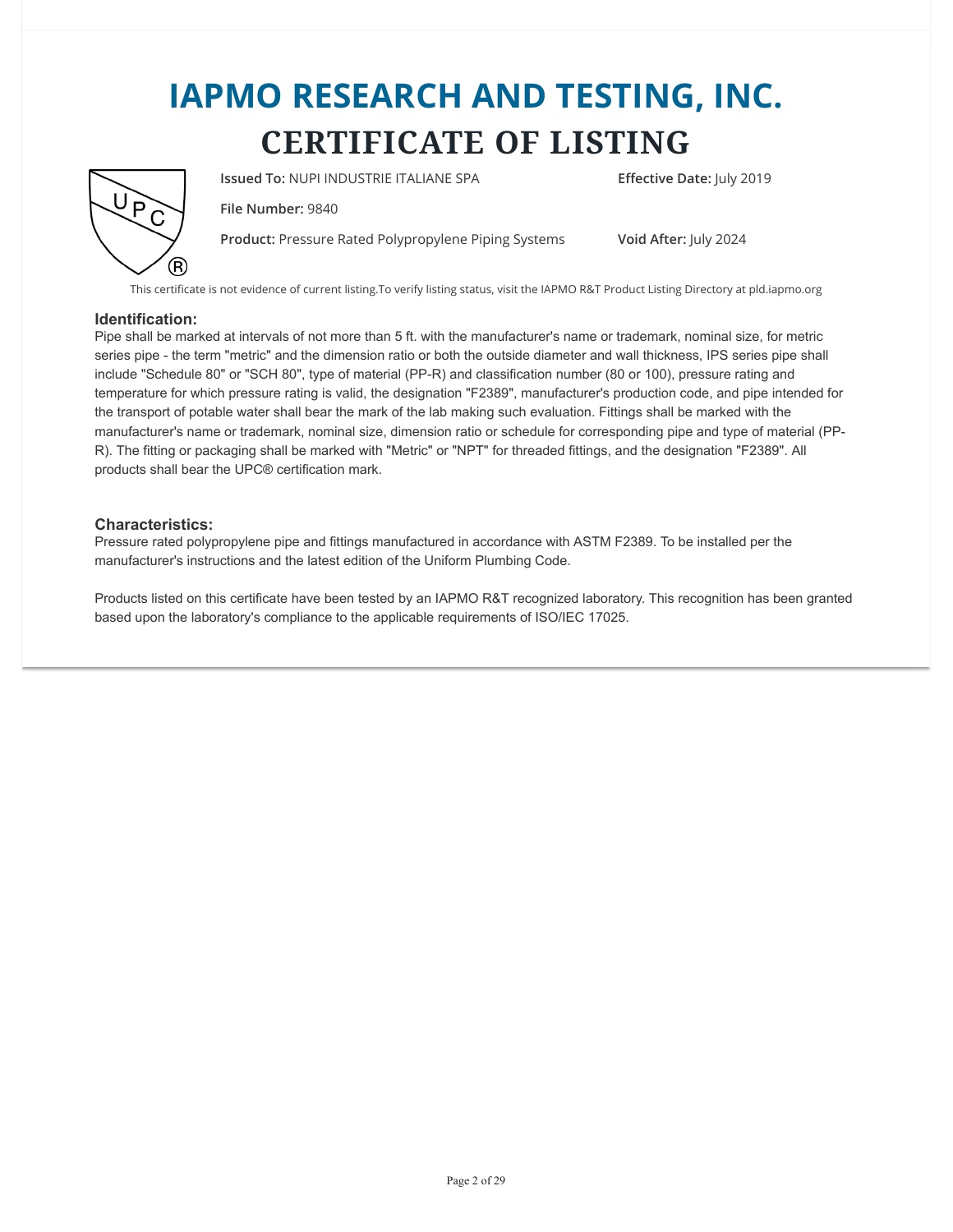

**Issued To: NUPI INDUSTRIE ITALIANE SPA <b>Effective Date:** July 2019

**File Number:** 9840

**Product:** Pressure Rated Polypropylene Piping Systems **Void After:** July 2024

This certificate is not evidence of current listing.To verify listing status, visit the IAPMO R&T Product Listing Directory at pld.iapmo.org

### **Models**

#### **PIPES:**

#### **Niron Grey**

| <b>Model Number</b> | <b>Description</b> |
|---------------------|--------------------|
| <b>SDR 7.3</b>      | 20 mm              |
| <b>SDR 7.3</b>      | 25 mm              |
| SDR 9               | 32 mm              |
| <b>SDR 11</b>       | 40 mm              |
| <b>SDR 11</b>       | 50 mm              |
| <b>SDR 11</b>       | 63 mm              |
| <b>SDR 11</b>       | 75 mm              |
| <b>SDR 11</b>       | 90 mm              |
| <b>SDR 11</b>       | 110 mm             |
| <b>SDR 11</b>       | 125 mm             |
| <b>SDR 11</b>       | 160 mm             |
| <b>SDR 17</b>       | 63 mm              |
| <b>SDR 17</b>       | 75 mm              |
| <b>SDR 17</b>       | 90 mm              |
| <b>SDR 17</b>       | 110 mm             |
| <b>SDR 17</b>       | 125 mm             |
| <b>SDR 17</b>       | 160 mm             |

#### **Niron Blue**

| Model Number   | <b>Description</b> |
|----------------|--------------------|
| <b>SDR 7.3</b> | 20 mm              |
| <b>SDR 7.3</b> | 25 mm              |
| SDR 9          | 32 mm              |
| <b>SDR 11</b>  | 40 mm              |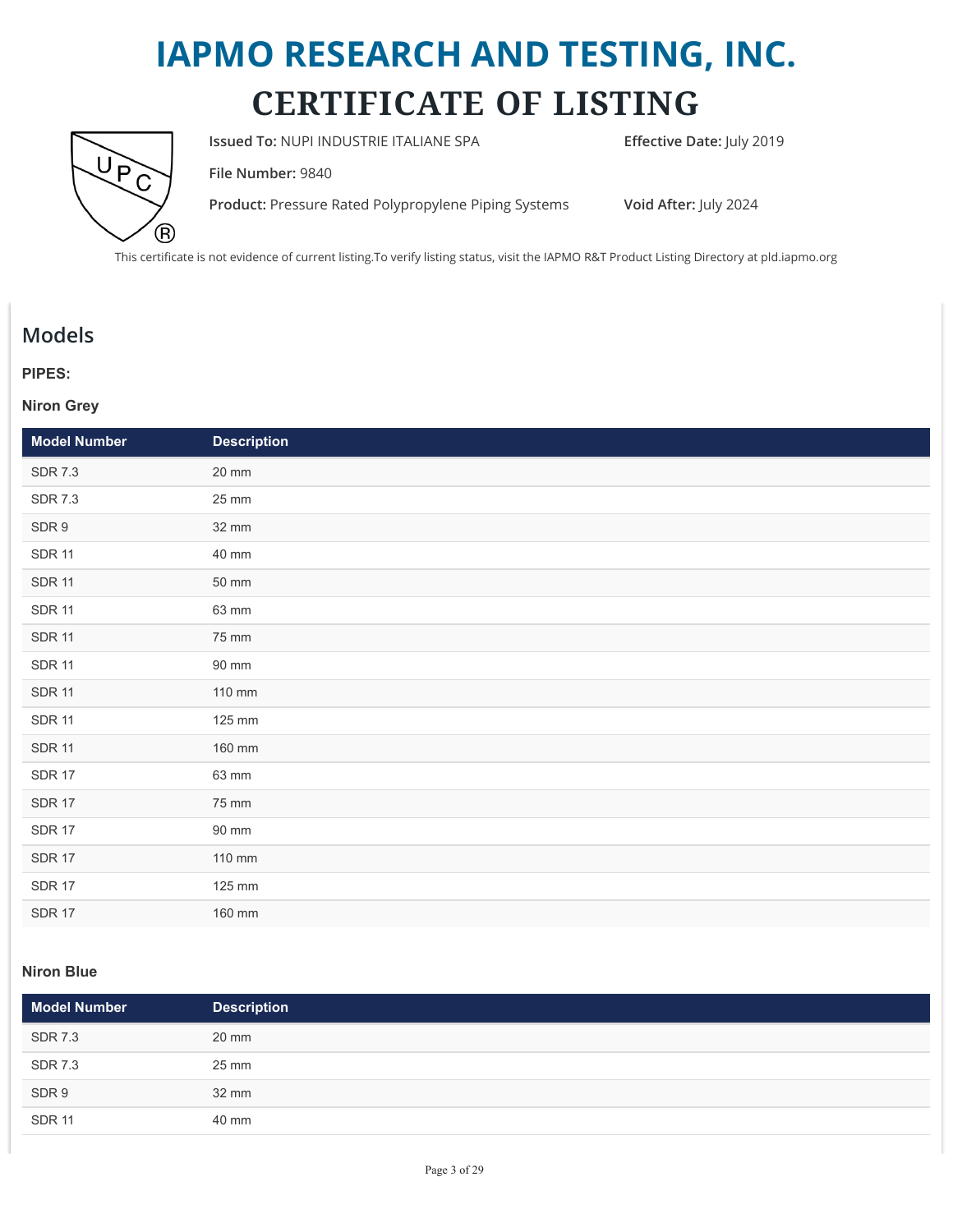

**Issued To: NUPI INDUSTRIE ITALIANE SPA <b>Effective Date:** July 2019

**File Number:** 9840

**Product:** Pressure Rated Polypropylene Piping Systems **Void After:** July 2024

This certificate is not evidence of current listing.To verify listing status, visit the IAPMO R&T Product Listing Directory at pld.iapmo.org

| <b>Model Number</b> | <b>Description</b> |
|---------------------|--------------------|
| <b>SDR 11</b>       | 50 mm              |
| <b>SDR 11</b>       | 63 mm              |
| <b>SDR 11</b>       | 75 mm              |
| <b>SDR 11</b>       | 90 mm              |
| <b>SDR 11</b>       | 110 mm             |
| <b>SDR 11</b>       | 125 mm             |
| <b>SDR 11</b>       | 160 mm             |
| <b>SDR 17</b>       | 63 mm              |
| <b>SDR 17</b>       | 75 mm              |
| <b>SDR 17</b>       | 90 mm              |
| <b>SDR 17</b>       | 110 mm             |
| <b>SDR 17</b>       | 125 mm             |
| <b>SDR 17</b>       | 160 mm             |

#### **Niron Clima**

| <b>Model Number</b> | <b>Description</b> |
|---------------------|--------------------|
| 27TNIRCL2073        | 20 mm              |
| 27TNIRCL2573        | 25 mm              |
| 27TNIRCL3273        | 32 mm              |
| 27TNIRCL4073        | 40 mm              |
| 27TNIRCL5073        | 50 mm              |
| 27TNIRCL6373        | 63 mm              |
| 27TNIRCL7573        | 75 mm              |
| 27TNIRCL9073        | 90 mm              |
| 27TNIRCL11073       | 110 mm             |
| 27TNIRCL12573       | 125 mm             |
| 27TNIRCL16073       | 160 mm             |
| 27TNIRCL20073       | 200 mm             |
| 27TNIRCL25073       | 250 mm             |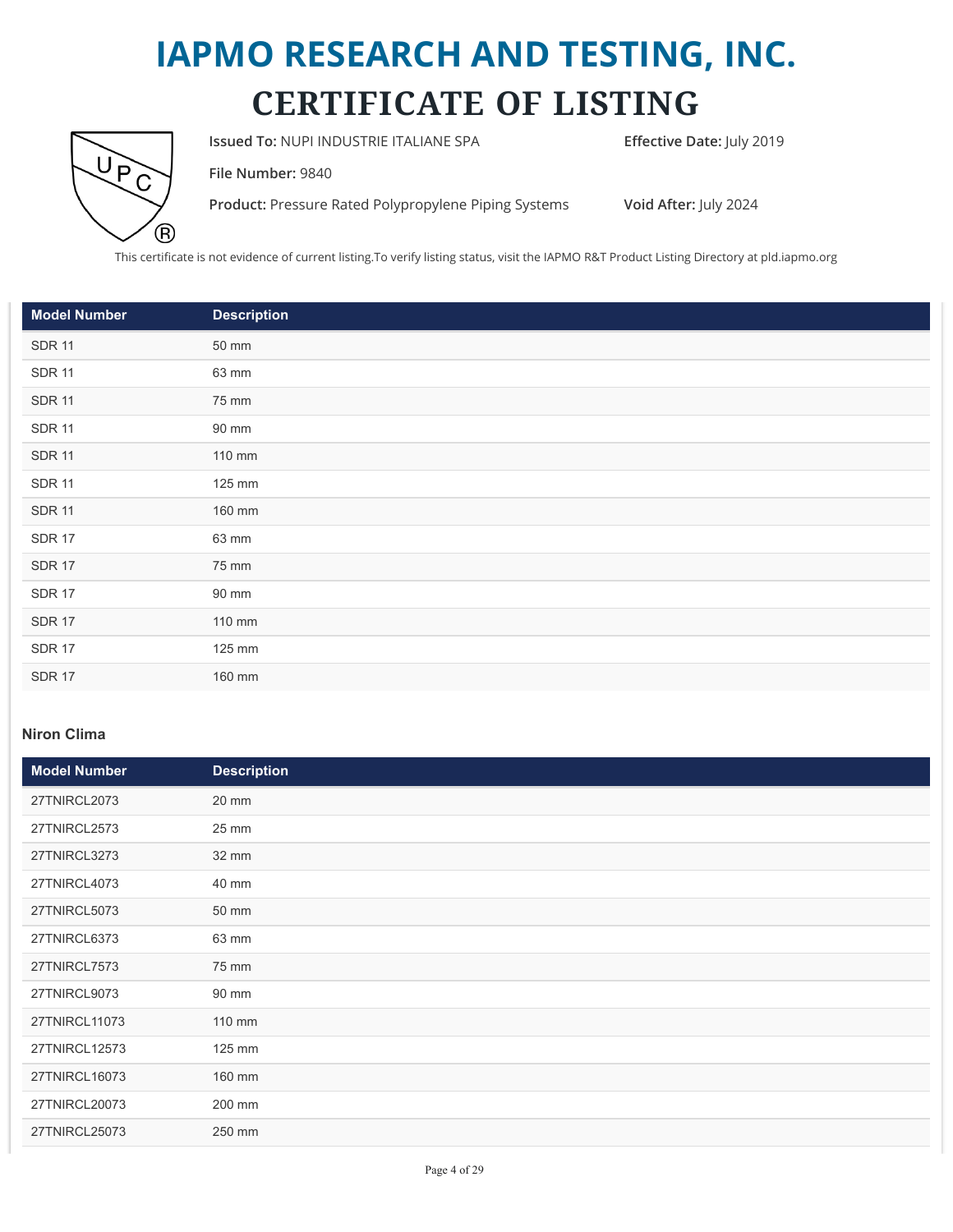

**Issued To: NUPI INDUSTRIE ITALIANE SPA <b>Effective Date:** July 2019

**File Number:** 9840

**Product:** Pressure Rated Polypropylene Piping Systems **Void After:** July 2024

This certificate is not evidence of current listing.To verify listing status, visit the IAPMO R&T Product Listing Directory at pld.iapmo.org

| <b>Model Number</b> | <b>Description</b> |
|---------------------|--------------------|
| 27TNIRCL31573       | 315 mm             |
| 27TNIRCL329         | 32 mm              |
| 27TNIRCL409         | 40 mm              |
| 27TNIRCL509         | 50 mm              |
| 27TNIRCL639         | 63 mm              |
| 27TNIRCL759         | 75 mm              |
| 27TNIRCL909         | 90 mm              |
| 27TNIRCL1109        | 110 mm             |
| 27TNIRCL1259        | 125 mm             |
| 27TNIRCL1609        | 160 mm             |
| 27TNIRCL2009        | 200 mm             |
| 27TNIRCL2509        | 250 mm             |
| 27TNIRCL3159        | 315 mm             |
| 27TNIRCL3559        | 355 mm             |
| 27TNIRCL2511        | 25 mm              |
| 27TNIRCL3211        | 32 mm              |
| 27TNIRCL4011        | 40 mm              |
| 27TNIRCL5011        | 50 mm              |
| 27TNIRCL6311        | 63 mm              |
| 27TNIRCL7511        | 75 mm              |
| 27TNIRCL9011        | 90 mm              |
| 27TNIRCL11011       | 110 mm             |
| 27TNIRCL12511       | 125 mm             |
| 27TNIRCL16011       | 160 mm             |
| 27TNIRCL20011       | 200 mm             |
| 27TNIRCL25011       | 250 mm             |
| 27TNIRCL31511       | 315 mm             |
| 27TNIRCL35511       | 355 mm             |
| 27TNIRCL40011       | 400 mm             |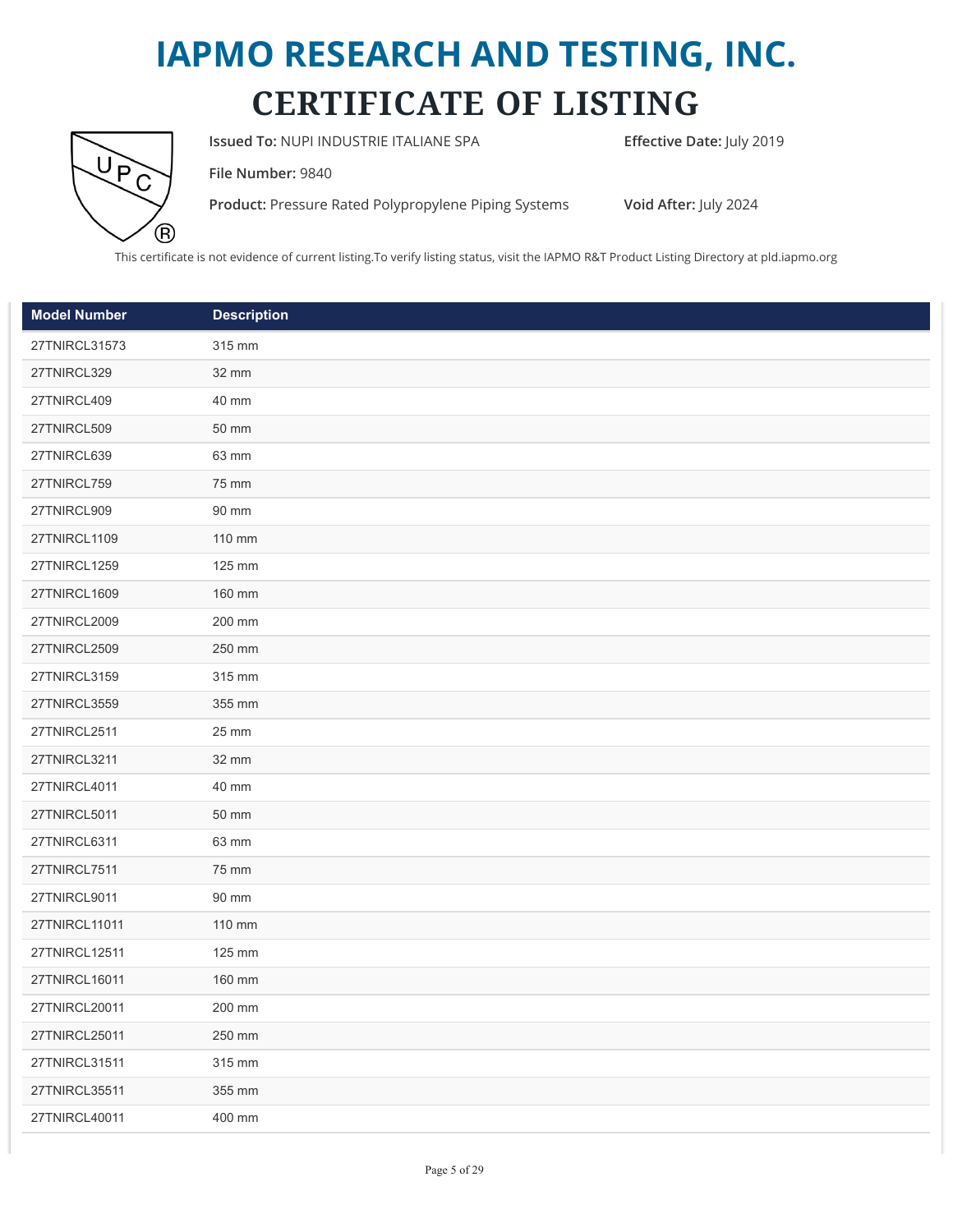

**Issued To: NUPI INDUSTRIE ITALIANE SPA <b>Effective Date:** July 2019

**File Number:** 9840

**Product:** Pressure Rated Polypropylene Piping Systems **Void After:** July 2024

This certificate is not evidence of current listing.To verify listing status, visit the IAPMO R&T Product Listing Directory at pld.iapmo.org

| <b>Model Number</b> | <b>Description</b> |
|---------------------|--------------------|
| 27TNIRCL45011       | 450 mm             |
| 27TNIRCL50011       | 500 mm             |
| 27TNIRCL6317        | 63 mm              |
| <b>27TNIRCL7517</b> | 75 mm              |
| 27TNIRCL9017        | 90 mm              |
| 27TNIRCL11017       | 110 mm             |
| 27TNIRCL12517       | 125 mm             |
| 27TNIRCL16017       | 160 mm             |
| 27TNIRCL20017       | 200 mm             |
| 27TNIRCL25017       | 250 mm             |
| 27TNIRCL31517       | 315 mm             |
| 27TNIRCL35517       | 355 mm             |
| 27TNIRCL40017       | 400 mm             |
| 27TNIRCL45017       | 450 mm             |
| 27TNIRCL50017       | 500 mm             |
| 27TNIRCL56017       | 560 mm             |
| 27TNIRCL63017       | 630 mm             |

#### **Niron FG Red**

| Model Number   | <b>Description</b> |
|----------------|--------------------|
| <b>SDR 7.3</b> | 20 mm              |
| <b>SDR 7.3</b> | 25 mm              |
| <b>SDR 7.3</b> | 32 mm              |
| <b>SDR 7.3</b> | 40 mm              |
| <b>SDR 7.3</b> | 50 mm              |
| <b>SDR 7.3</b> | 63 mm              |
| <b>SDR 7.3</b> | 75 mm              |
| <b>SDR 7.3</b> | 90 mm              |
| <b>SDR 7.3</b> | 110 mm             |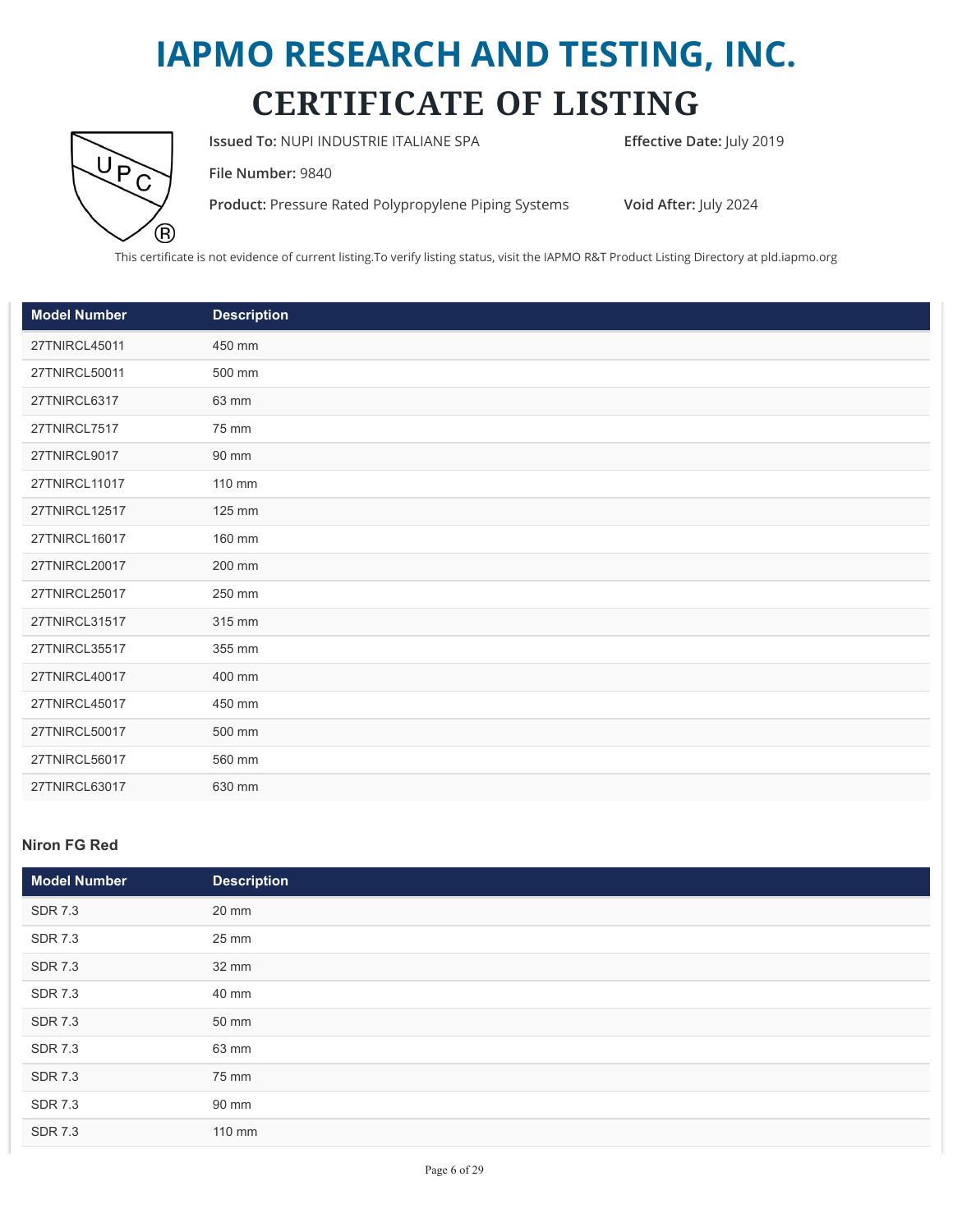

**Issued To: NUPI INDUSTRIE ITALIANE SPA <b>Effective Date:** July 2019

**File Number:** 9840

**Product:** Pressure Rated Polypropylene Piping Systems **Void After:** July 2024

This certificate is not evidence of current listing.To verify listing status, visit the IAPMO R&T Product Listing Directory at pld.iapmo.org

| <b>Model Number</b> | <b>Description</b>  |
|---------------------|---------------------|
| <b>SDR 7.3</b>      | 125 mm              |
| <b>SDR 7.3</b>      | 160 mm              |
| <b>SDR 11</b>       | 40 mm               |
| <b>SDR 11</b>       | 50 mm               |
| <b>SDR 11</b>       | 63 mm               |
| <b>SDR 11</b>       | 75 mm               |
| <b>SDR 11</b>       | 90 mm               |
| <b>SDR 11</b>       | 110 mm              |
| <b>SDR 11</b>       | 125 mm              |
| <b>SDR 11</b>       | 160 mm              |
| SDR 9               | 32 mm               |
| SDR 9               | 40 mm               |
| SDR 9               | $50 \; \mathrm{mm}$ |
| SDR 9               | 63 mm               |
| SDR 9               | 75 mm               |
| SDR 9               | 90 mm               |
| SDR 9               | 110 mm              |
| SDR 9               | 125 mm              |
| SDR 9               | 160 mm              |

#### **FITTINGS:**

#### **45 Elbow - Long Spigot SDR 7.3**

| <b>Model Number</b> | <b>Description</b> |
|---------------------|--------------------|
| 27NC457363MM        | 2"                 |
| 27NC457375MM        | 21/2"              |
| 27NC457390MM        | 3"                 |
| 27NC4573110MM       | 4"                 |
| 27NC4573125MM       | 5"                 |
| 27NC4573160MM       | 6"                 |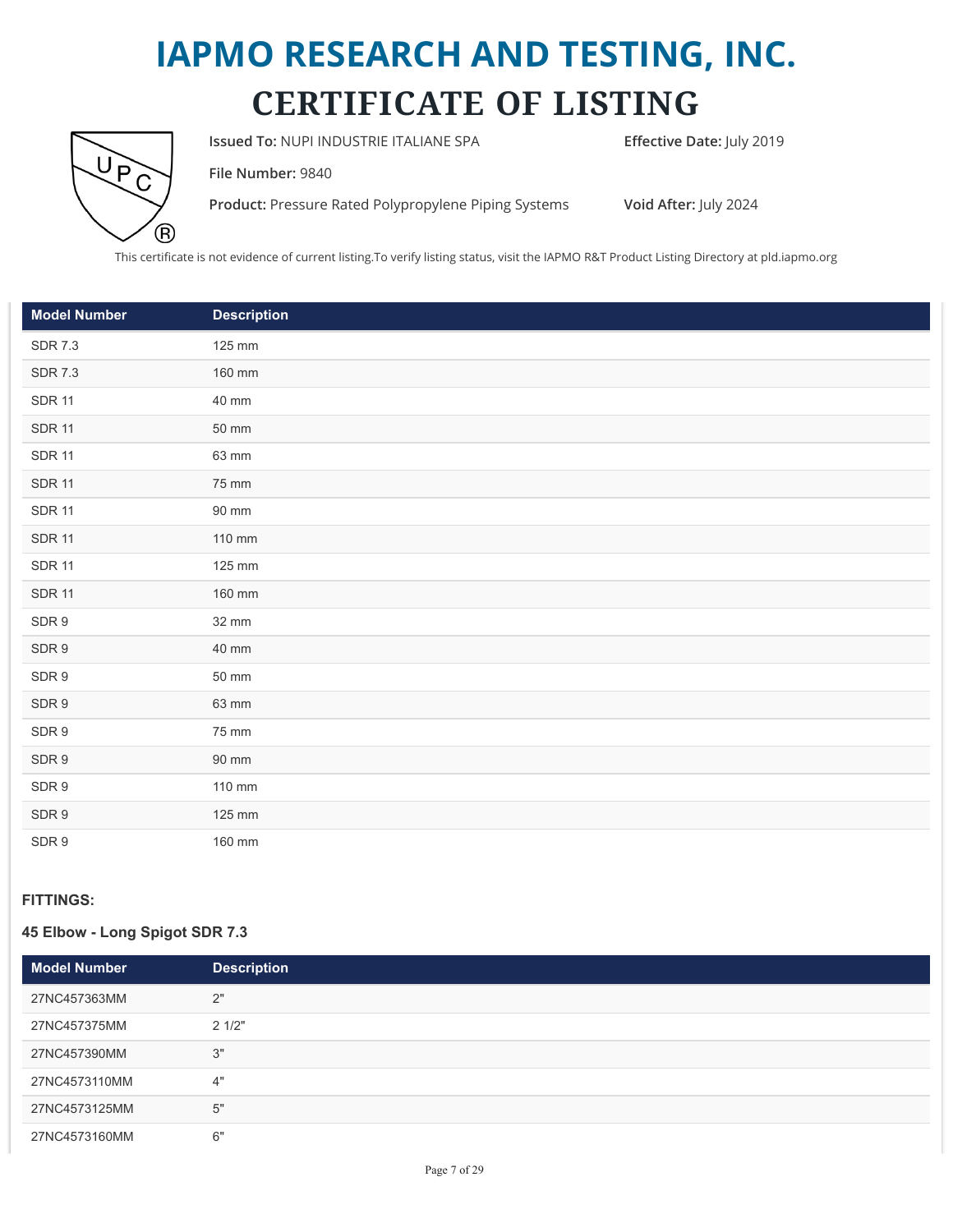

**Issued To: NUPI INDUSTRIE ITALIANE SPA Effective Date:** July 2019

**File Number:** 9840

**Product:** Pressure Rated Polypropylene Piping Systems **Void After:** July 2024

This certificate is not evidence of current listing.To verify listing status, visit the IAPMO R&T Product Listing Directory at pld.iapmo.org

#### **45 Elbow - Long Spigot SDR 11**

| <b>Model Number</b> | <b>Description</b> |
|---------------------|--------------------|
| 27NC4511315MMA      | 12"<br>$\sim$      |

#### **45 Elbow - Long Spigot SDR 17**

| <b>Model Number</b> | <b>Description</b> |
|---------------------|--------------------|
| 27NC4517315MMA      | 12"                |

#### **45 Elbow - Long Spigot (Injected Alongated) SDR 11**

| <b>Model Number</b> | <b>Description</b> |
|---------------------|--------------------|
| 27NC4511355MMC      | 14"                |
| 27NC4511400MMC      | 16"                |
| 27NC4511450MMC      | 18"                |

#### **45 Elbow - Long Spigot (Injected Alongated) SDR 17**

| <b>Model Number</b> | <b>Description</b> |
|---------------------|--------------------|
| 27NC4517355MMC      | 14"                |
| 27NC4517400MMC      | 16"                |
| 27NC4517450MMC      | 18"                |

#### **45 Elbow - Long Spigot (Segmented Fitting) SDR 7.3**

| <b>Model Number</b> | <b>Description</b> |  |
|---------------------|--------------------|--|
| 27NC4573200MMB      | 8"                 |  |
| 27NC4573250MMB      | 10"                |  |
| 27NC4573315MMB      | 12"                |  |
| 27NC4573355MMB      | 14"                |  |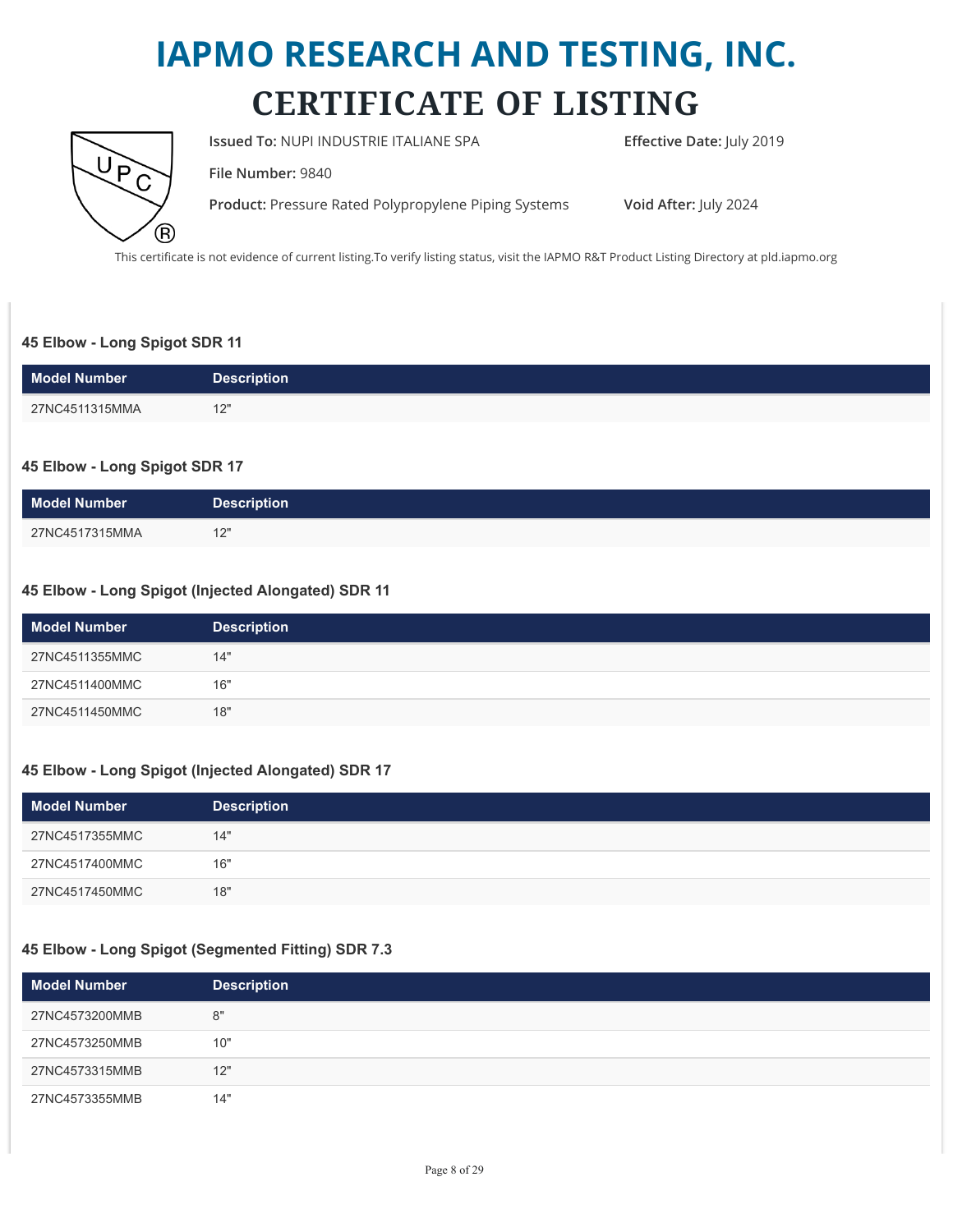

**Issued To: NUPI INDUSTRIE ITALIANE SPA Effective Date:** July 2019

**File Number:** 9840

**Product:** Pressure Rated Polypropylene Piping Systems **Void After:** July 2024

This certificate is not evidence of current listing.To verify listing status, visit the IAPMO R&T Product Listing Directory at pld.iapmo.org

#### **45 Elbow - Long Spigot (Segmented Fitting) SDR 11**

| <b>Model Number</b> | <b>Description</b> |
|---------------------|--------------------|
| 27NC4511315MMB      | 12"                |
| 27NC4511355MMB      | 14"                |
| 27NC4511400MMB      | 16"                |
| 27NC4511450MMB      | 18"                |
| 27NC4511500MMB      | 20"                |

#### **45 Elbow - Long Spigot (Segmented Fitting) SDR 17**

| <b>Model Number</b> | <b>Description</b> |
|---------------------|--------------------|
| 27NC4517315MMB      | 12"                |
| 27NC4517355MMB      | 14"                |
| 27NC4517400MMB      | 16"                |
| 27NC4517450MMB      | 18"                |
| 27NC4517500MMB      | 20"                |
| 27NC4517560MMB      | 22"                |
| 27NC4517630MMB      | 24"                |

#### **90 Elbow - Long Spigot SDR 7.3**

| <b>Model Number</b> | <b>Description</b> |
|---------------------|--------------------|
| 27NG907363MM        | 2"                 |
| 27NG907375MM        | 21/2"              |
| 27NG907390MM        | 3"                 |
| 27NG9073110MM       | 4"                 |
| 27NG9073125MM       | 5"                 |
| 27NG9073160MM       | 6"                 |

**90 Elbow - Long Spigot SDR 11**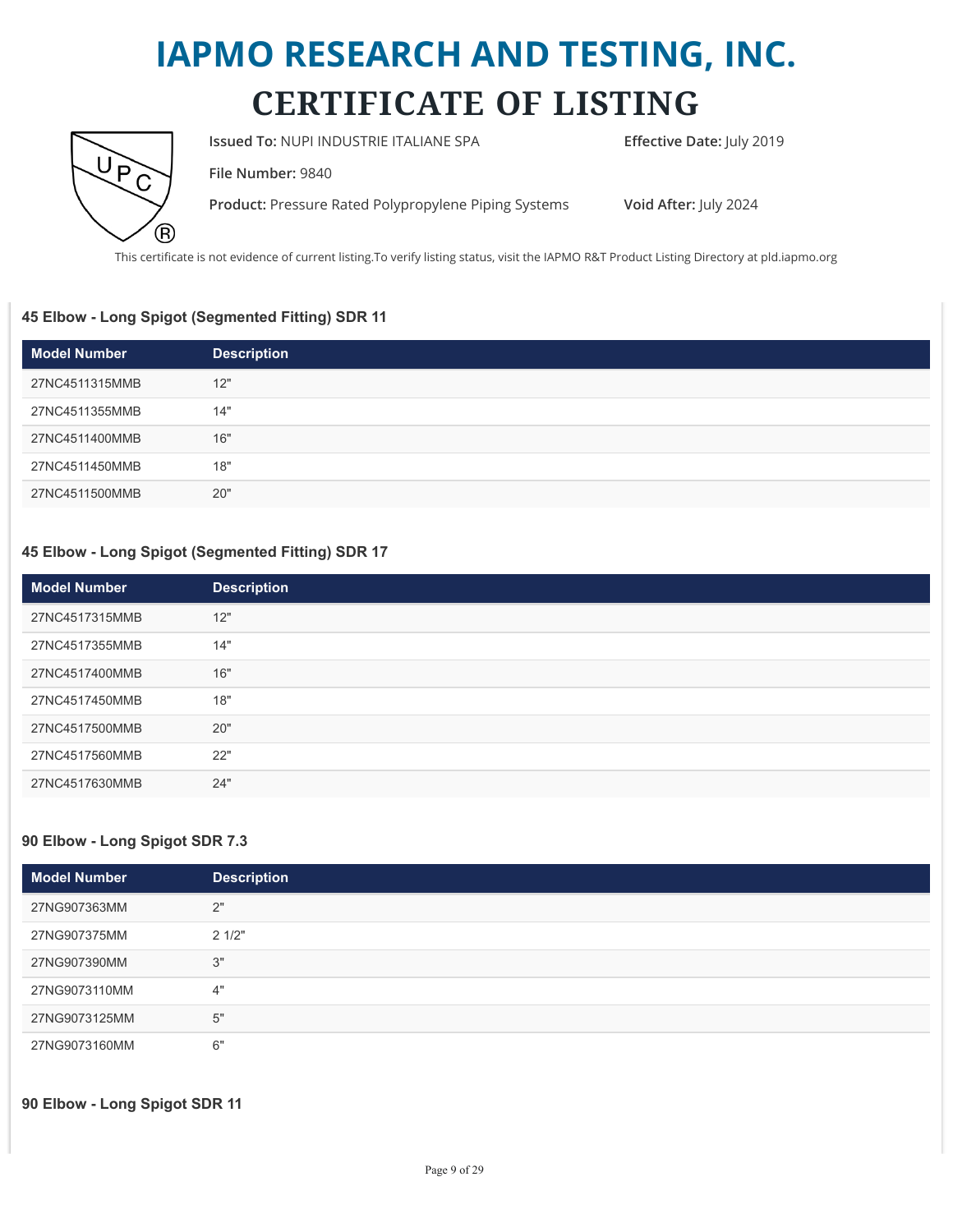

**Issued To: NUPI INDUSTRIE ITALIANE SPA Effective Date:** July 2019

**File Number:** 9840

**Product:** Pressure Rated Polypropylene Piping Systems **Void After:** July 2024

This certificate is not evidence of current listing.To verify listing status, visit the IAPMO R&T Product Listing Directory at pld.iapmo.org

| <b>Model Number</b> | <b>Description</b> |
|---------------------|--------------------|
| 27NG9011315MMA      | 101                |

#### **90 Elbow - Long Spigot SDR 17**

| <b>Model Number</b> | <b>Description</b> |
|---------------------|--------------------|
| 27NG9017315MMA      | 12"<br>ॱ           |

#### **90 Elbow - Long Spigot (Injected Alongated) SDR 11**

| <b>Model Number</b> | <b>Description</b> |
|---------------------|--------------------|
| 27NG9011355MMC      | 14"                |
| 27NG9011400MMC      | 16"                |
| 27NG9011450MMC      | 18"                |

#### **90 Elbow - Long Spigot (Injected Alongated) SDR 17**

| <b>Model Number</b> | <b>Description</b> |
|---------------------|--------------------|
| 27NG9017355MMC      | 14"                |
| 27NG9017400MMC      | 16"                |
| 27NG9017450MMC      | 18"                |

#### **90 Elbow - Long Spigot (Segmented Fitting) SDR 7.3**

| <b>Model Number</b> | <b>Description</b> |
|---------------------|--------------------|
| 27NG9073200MMB      | 8"                 |
| 27NG9073200MMB      | 10"                |
| 27NG9073315MMB      | 12"                |
| 27NG9073355MMB      | 14"                |

#### **90 Elbow - Long Spigot (Segmented Fitting) SDR 11**

|--|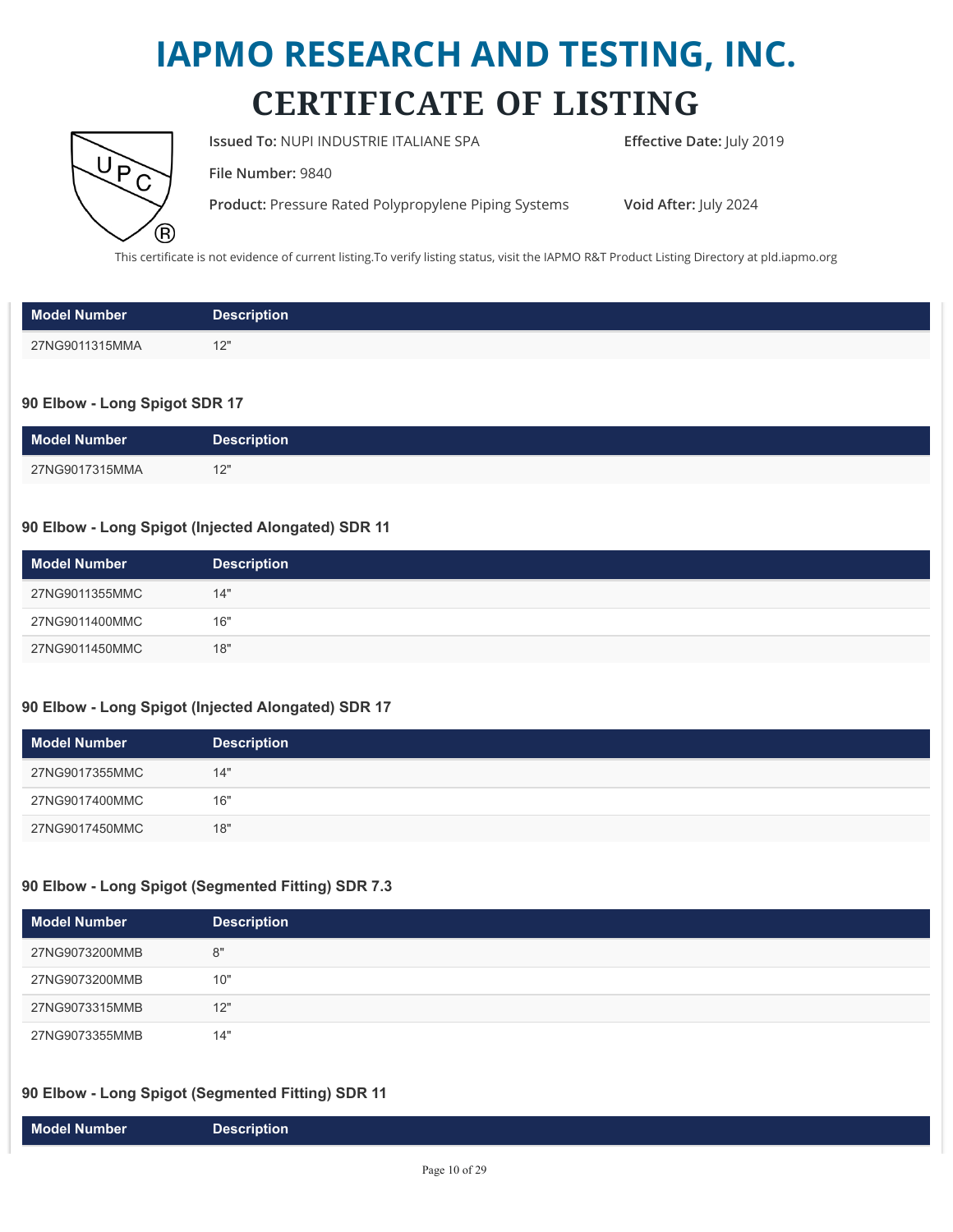

**Issued To: NUPI INDUSTRIE ITALIANE SPA Effective Date:** July 2019

**File Number:** 9840

**Product:** Pressure Rated Polypropylene Piping Systems **Void After:** July 2024

This certificate is not evidence of current listing.To verify listing status, visit the IAPMO R&T Product Listing Directory at pld.iapmo.org

| <b>Model Number</b> | <b>Description</b> |
|---------------------|--------------------|
| 27NG9011315MMB      | 12"                |
| 27NG9011355MMB      | 14"                |
| 27NG9011400MMB      | 16"                |
| 27NG9011450MMB      | 18"                |
| 27NG9011500MMB      | 20"                |

#### **90 Elbow - Long Spigot (Segmented Fitting) SDR 17**

| <b>Model Number</b> | <b>Description</b> |
|---------------------|--------------------|
| 27NG9017315MMA      | 12"                |
| 27NG9017315MMB      | 12"                |
| 27NG9017355MMB      | 14"                |
| 27NG9017400MMB      | 16"                |
| 27NG9017450MMB      | 18"                |
| 27NG9017500MMB      | 20"                |
| 27NG9017560MMB      | 22"                |
| 27NG9017630MMB      | 24"                |

#### **Butt Weld 45 Elbow - Long Spigot SDR 11**

| <b>Model Number</b> | <b>Description</b> |
|---------------------|--------------------|
| 27NC451163MM        | 2"                 |
| 27NC451190MM        | 3"                 |
| 27NC4511110MM       | 31/2"              |
| 27NC4511125MM       | 4"                 |
| 27NC4511160MM       | 6"                 |
| 27NC4511200MM       | 8"                 |
| 27NC4511250MM       | 10"                |
| 27NC4511315MM       | 12"                |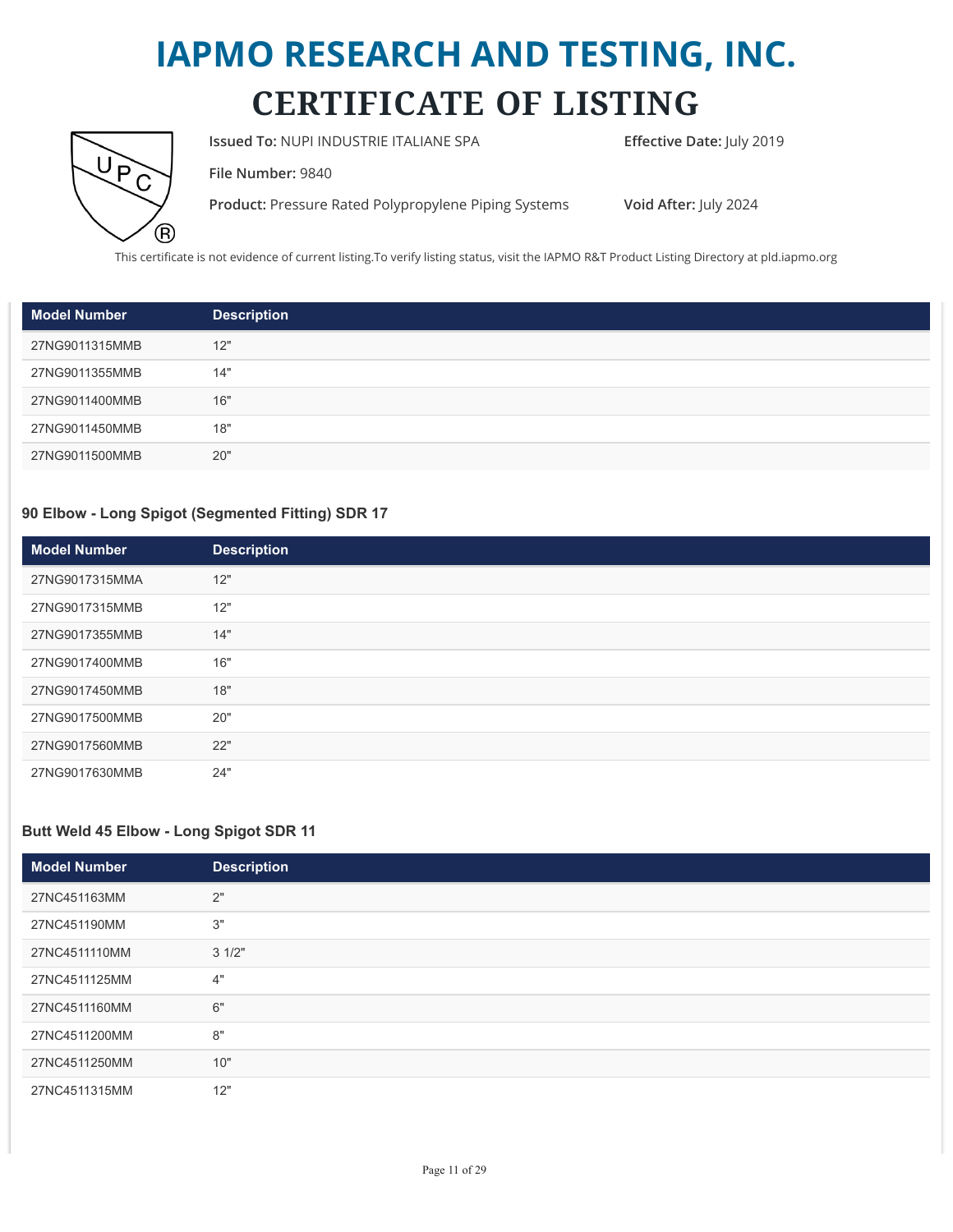

**Issued To: NUPI INDUSTRIE ITALIANE SPA Effective Date:** July 2019

**File Number:** 9840

**Product:** Pressure Rated Polypropylene Piping Systems **Void After:** July 2024

This certificate is not evidence of current listing.To verify listing status, visit the IAPMO R&T Product Listing Directory at pld.iapmo.org

#### **Butt Weld 45 Elbow - Long Spigot SDR 17**

| <b>Model Number</b> | <b>Description</b> |
|---------------------|--------------------|
| 27NC451763MM        | 2"                 |
| 27NC451790MM        | 3"                 |
| 27NC4517110MM       | 31/2"              |
| 27NC4517125MM       | 4"                 |
| 27NC4517160MM       | 6"                 |
| 27NC4517200MM       | 8"                 |
| 27NC4517250MM       | 10"                |
| 27NC4517315MM       | 12"                |

#### **Butt Weld 90 Elbow - Long Spigot SDR 11**

| <b>Model Number</b> | <b>Description</b> |
|---------------------|--------------------|
| 27NG901163MM        | 2"                 |
| 27NG901190MM        | 3"                 |
| 27NG9011110MM       | 31/2"              |
| 27NG9011125MM       | 4"                 |
| 27NG9011160MM       | 6"                 |
| 27NG9011200MM       | 8"                 |
| 27NG9011250MM       | 10"                |
| 27NG9011315MM       | 12"                |

#### **Butt Weld 90 Elbow - Long Spigot SDR 17**

| Model Number  | <b>Description</b> |
|---------------|--------------------|
| 27NG901763MM  | 2"                 |
| 27NG901790MM  | 3"                 |
| 27NG9017110MM | 31/2"              |
| 27NG9017125MM | 4"                 |
| 27NG9017160MM | 6"                 |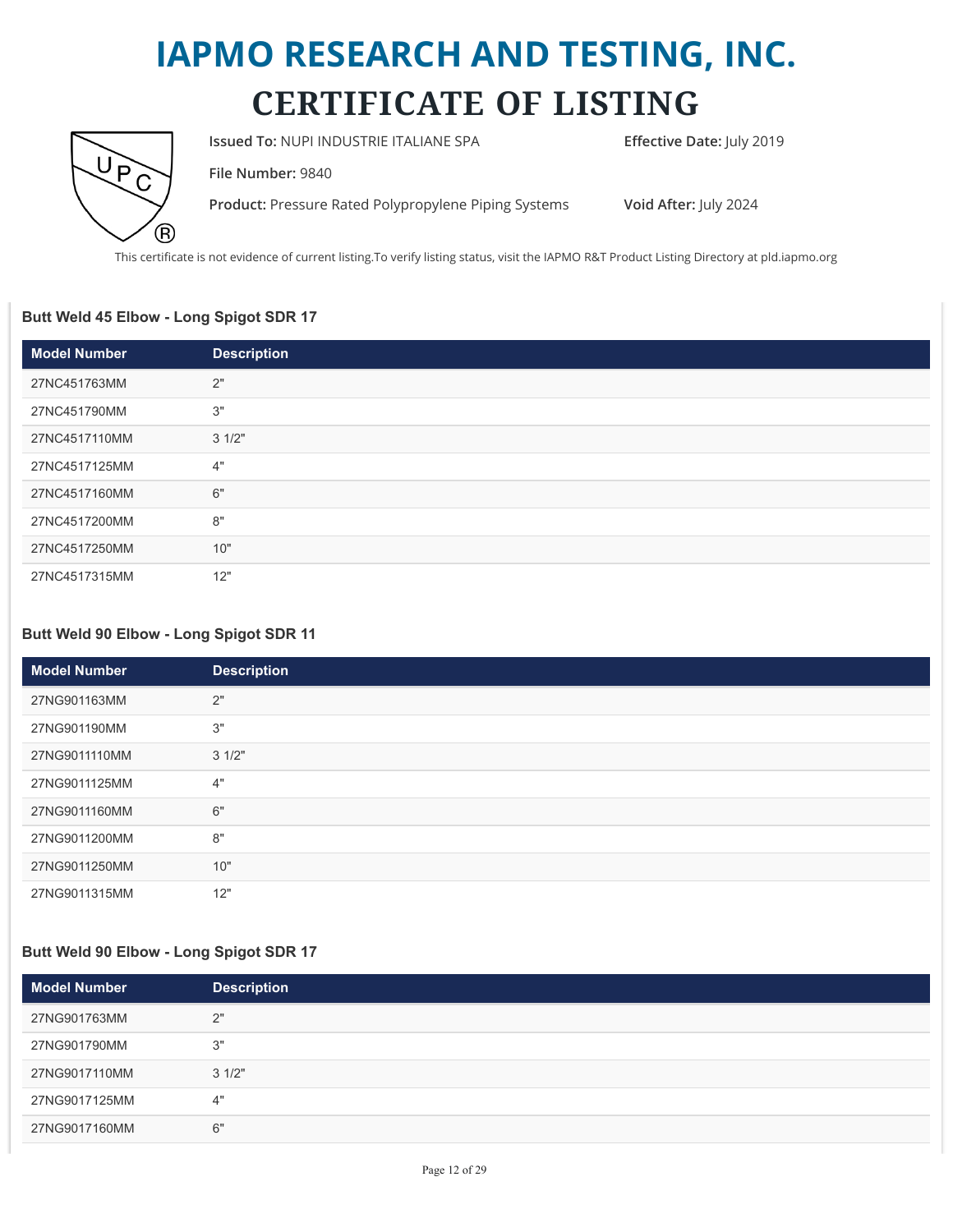

**Issued To: NUPI INDUSTRIE ITALIANE SPA Effective Date:** July 2019

**File Number:** 9840

**Product:** Pressure Rated Polypropylene Piping Systems **Void After:** July 2024

This certificate is not evidence of current listing.To verify listing status, visit the IAPMO R&T Product Listing Directory at pld.iapmo.org

| <b>Model Number</b> | <b>Description</b> |
|---------------------|--------------------|
| 27NG9017200MM       | 8"                 |
| 27NG9017250MM       | 10"                |
| 27NG9017315MM       | 12"                |

#### **Butt Weld Tee - Long Spigot SDR 11**

| <b>Model Number</b> | <b>Description</b> |
|---------------------|--------------------|
| 27NT1163MM          | 2"                 |
| 27NT1190MM          | 3"                 |
| 27NT11110MM         | 31/2"              |
| 27NT11125MM         | 4"                 |
| 27NT11160MM         | 6"                 |
| 27NT11200MM         | 8"                 |
| 27NT11250MM         | 10"                |

#### **Butt Weld Tee - Long Spigot SDR 17**

| <b>Model Number</b> | <b>Description</b> |
|---------------------|--------------------|
| 27NT1763MM          | 2"                 |
| 27NT1790MM          | 3"                 |
| 27NT17110MM         | 31/2"              |
| 27NT17125MM         | 4"                 |
| 27NT17160MM         | 6"                 |
| 27NT17200MM         | 8"                 |
| 27NT17250MM         | 10"                |

#### **Electrofusion 45 Elbow**

| <b>Model Number</b> | <b>Description</b> |
|---------------------|--------------------|
| 27NCEM50            | 1/2"               |
| 27NCEM63            | ິ                  |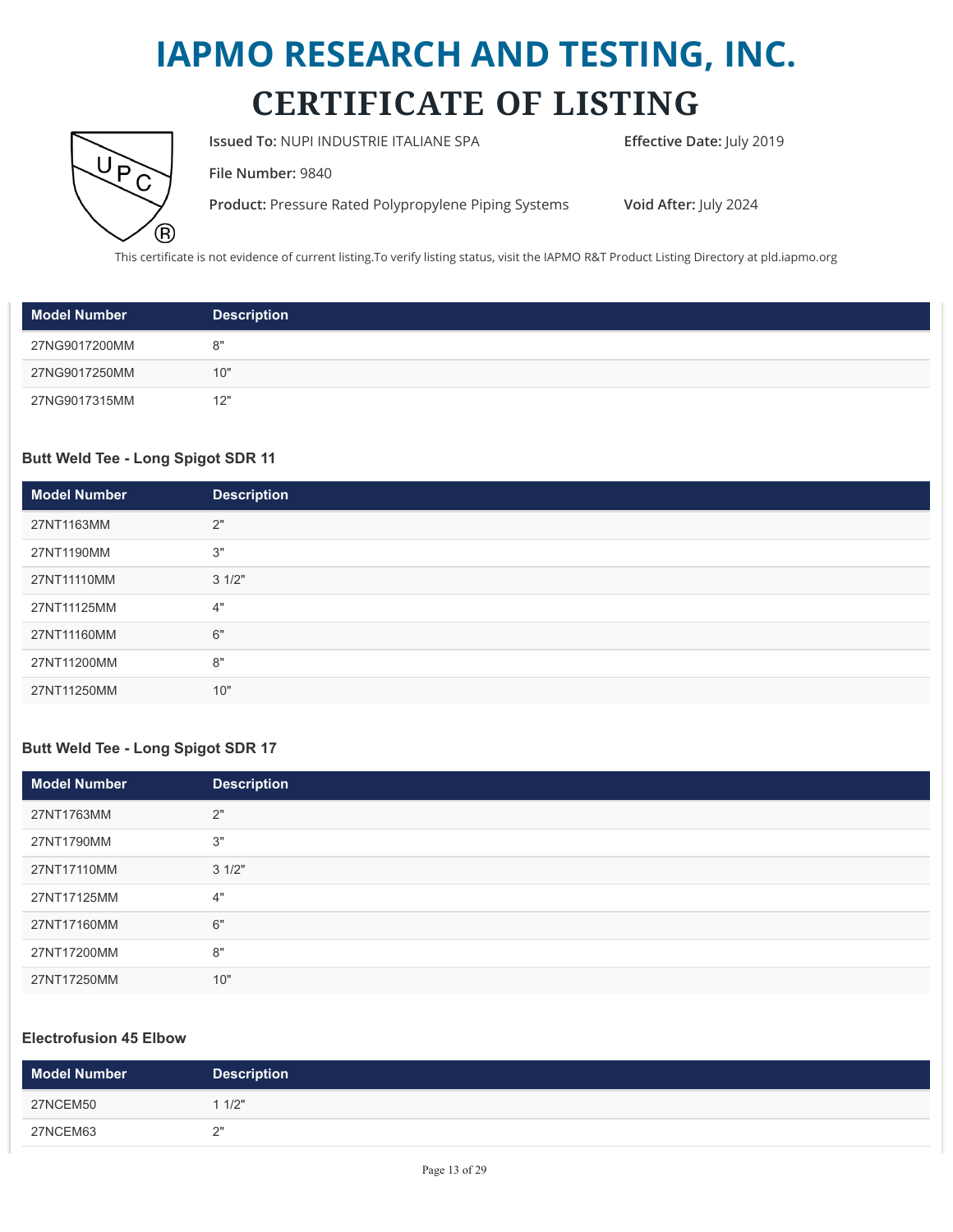

**Issued To: NUPI INDUSTRIE ITALIANE SPA <b>Effective Date:** July 2019

**File Number:** 9840

**Product:** Pressure Rated Polypropylene Piping Systems **Void After:** July 2024

This certificate is not evidence of current listing.To verify listing status, visit the IAPMO R&T Product Listing Directory at pld.iapmo.org

| <b>Model Number</b> | <b>Description</b> |
|---------------------|--------------------|
| 27NCEM75            | 21/2"              |
| 27NCEM90            | 3"                 |
| 27NCEM110           | 31/2"              |

#### **Electrofusion 90 Elbow**

| <b>Model Number</b> | <b>Description</b> |
|---------------------|--------------------|
| 27NGEM50            | 11/2"              |
| 27NGEM63            | 2"                 |
| 27NGEM75            | 21/2"              |
| 27NGEM90            | 3"                 |
| 27NGEM110           | 31/2"              |

#### **Electrofusion Coupling**

| <b>Model Number</b> | <b>Description</b> |
|---------------------|--------------------|
| <b>27NME50</b>      | 11/2"              |
| 27NME63             | 2"                 |
| <b>27NME75</b>      | 21/2"              |
| 27NME90             | 3"                 |
| 27NME110            | 31/2"              |
| 27NME125            | 4"                 |
| 27NME160            | 6"                 |
| 27NME200            | 8"                 |
| 27NME250            | 10"                |
| 27NME315            | 12"                |

#### **Electrofusion Reducer**

| Model Number | <b>Description</b> |
|--------------|--------------------|
| 27NRDE5032   | 1 1/2" $\times$ 1" |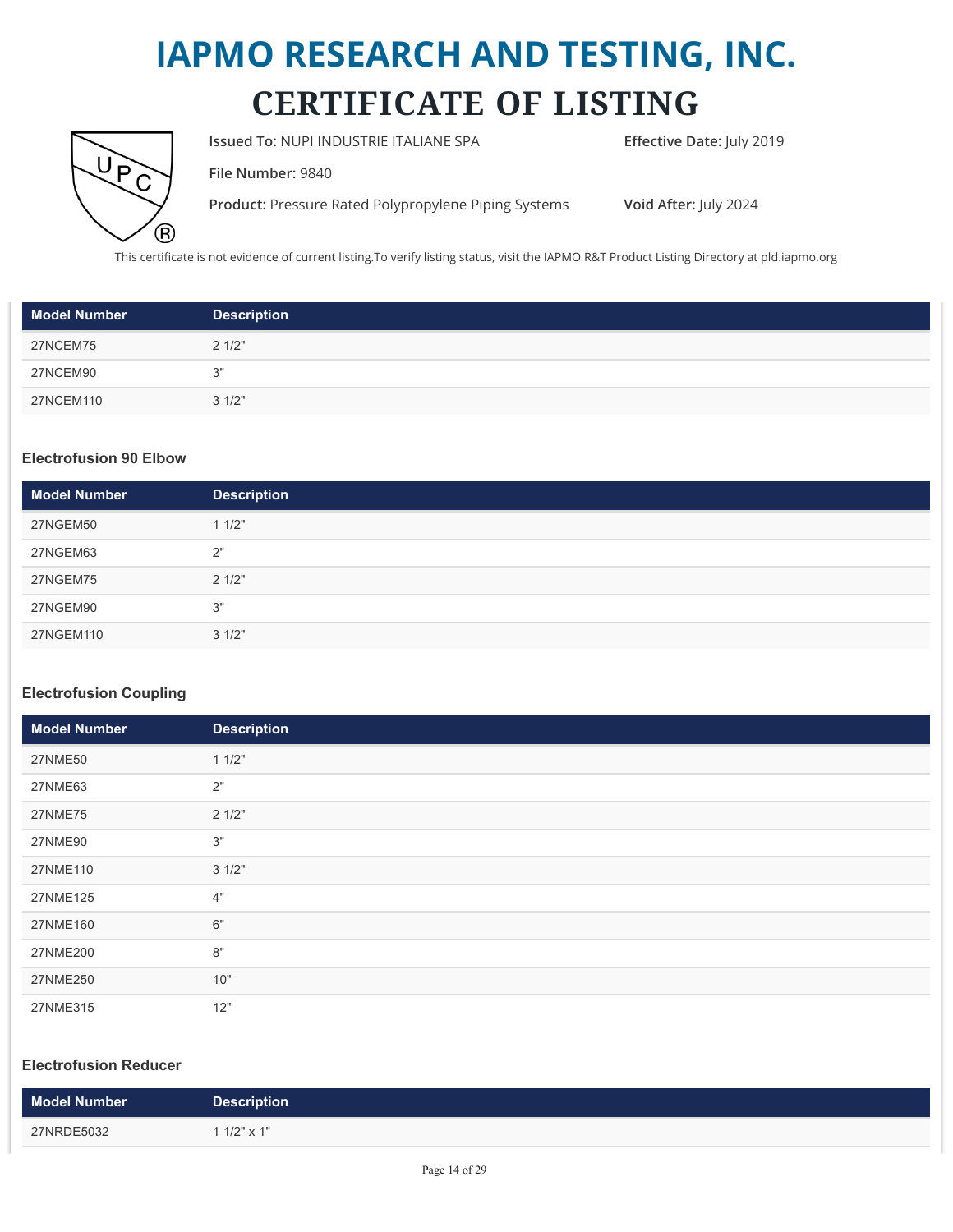

**Issued To: NUPI INDUSTRIE ITALIANE SPA Effective Date:** July 2019

**File Number:** 9840

**Product:** Pressure Rated Polypropylene Piping Systems **Void After:** July 2024

This certificate is not evidence of current listing.To verify listing status, visit the IAPMO R&T Product Listing Directory at pld.iapmo.org

| <b>Model Number</b> | <b>Description</b>   |
|---------------------|----------------------|
| 27NRDE5040          | $11/2$ " x 1 $1/4$ " |
| 27NRDE6332          | $2" \times 1"$       |
| 27NRDE6340          | $2" \times 11/4"$    |
| 27NRDE6350          | $2" \times 11/2"$    |
| 27NRDE7563          | $21/2" \times 2"$    |
| 27NRDE9063          | $3" \times 2"$       |
| 27NRDE1163          | $31/2" \times 2"$    |
| 27NRDE1190          | $31/2" \times 3"$    |

#### **Electrofusion Tee**

| <b>Model Number</b> | <b>Description</b> |
|---------------------|--------------------|
| 27NTCE50            | 11/2"              |
| 27NTCE63            | 2"                 |
| 27NTCE75            | 21/2"              |
| 27NTE90             | 3"                 |
| 27NTCE110           | 31/2"              |
| 27NTCE160           | 6"                 |

#### **End Cap - Long Spigot SDR 11**

| <b>Model Number</b> | <b>Description</b> |
|---------------------|--------------------|
| 27NCC16011M         | հ"                 |
| 27NCC20011M         | י א                |

#### **End Cap - Long Spigot SDR 17**

| <b>Model Number</b> | <b>Description</b> |
|---------------------|--------------------|
| 27NCC16017M         | ี ^"               |
| 27NCC20017M         | יי פ               |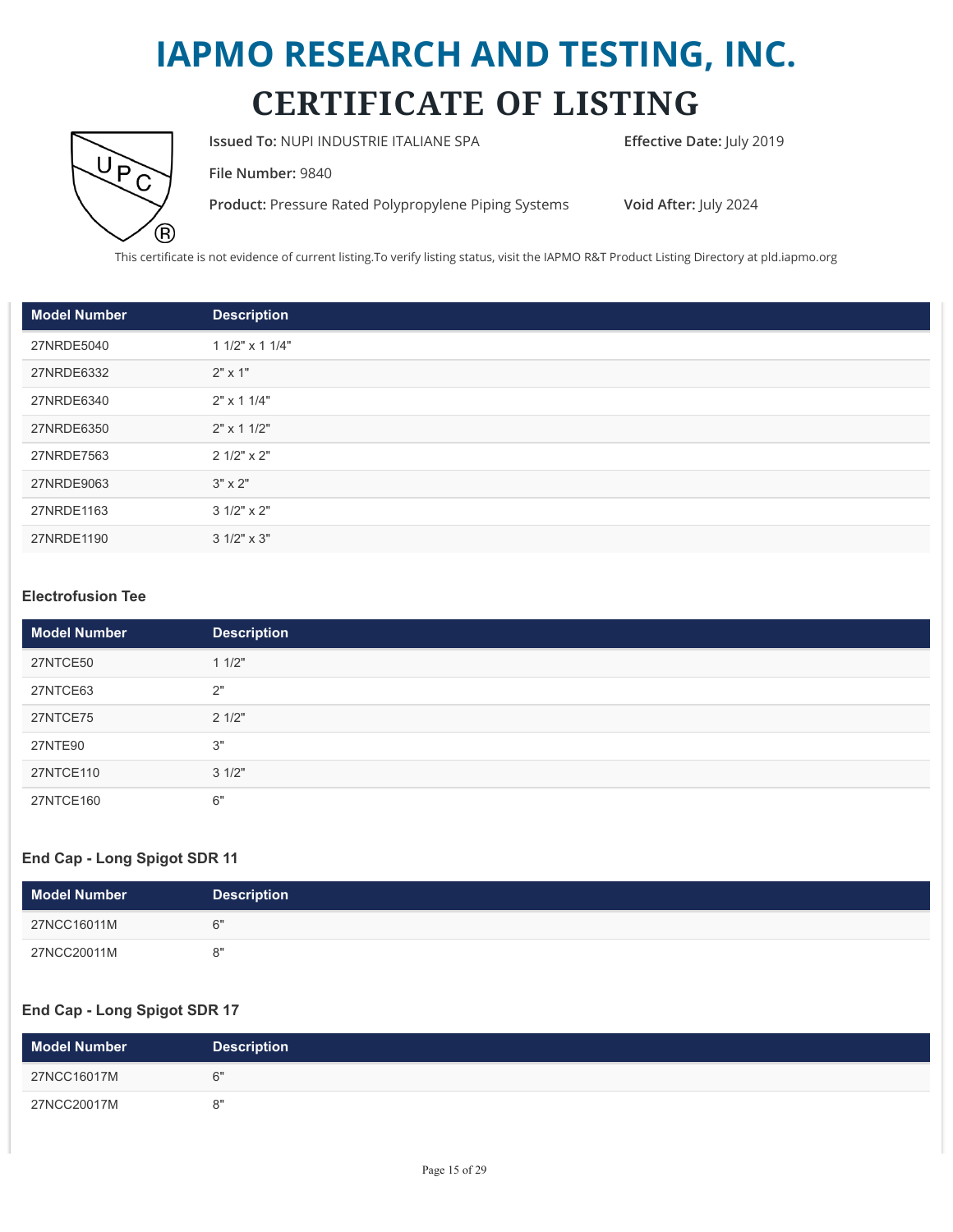

**Issued To: NUPI INDUSTRIE ITALIANE SPA Effective Date:** July 2019

**File Number:** 9840

**Product:** Pressure Rated Polypropylene Piping Systems **Void After:** July 2024

This certificate is not evidence of current listing.To verify listing status, visit the IAPMO R&T Product Listing Directory at pld.iapmo.org

#### **End Cap - Short Spigot SDR 11**

| Model Number | <b>Description</b> |
|--------------|--------------------|
| 27NCC25011MS | 10"                |
| 27NCC31511MS | 12"                |
| 27NCC35511MS | 14"                |
| 27NCC40011MS | 16"                |
| 27NCC45011MS | 18"                |

#### **End Cap - Short Spigot SDR 17**

| <b>Model Number</b> | <b>Description</b> |
|---------------------|--------------------|
| 27NCC25011MS        | 10"                |
| 27NCC31511MS        | 12"                |
| 27NCC35511MS        | 14"                |
| 27NCC40011MS        | 16"                |
| 27NCC45011MS        | 18"                |

#### **Female Side Fusion Welding Saddle**

| <b>Model Number</b> | <b>Description</b> |
|---------------------|--------------------|
| 27NGSF5012NPT       | 1-1/2" x 1/2" NPT  |
| 27NGSF5034NPT       | 1-1/2" x 3/4" NPT  |
| 27NGSF6312NPT       | 2" x 1/2" NPT      |
| 27NGSF6334NPT       | 2" x 3/4" NPT      |
| 27NGSF631NPT        | 2-1/4" x 1" NPT    |
| 27NGSF7512NPT       | 2-1/2" x 1/2" NPT  |
| 27NGSF751NPT        | 2-1/2" x 1" NPT    |
| 27NGSF7534NPT       | 2-1/2" x 3/4" NPT  |
| 27NGSF9012NPT       | 3" x 1/2" NPT      |
| 27NGSF901NPT        | $3"$ x 1" NPT      |
| 27NGSF9034NPT       | 3" x 3/4" NPT      |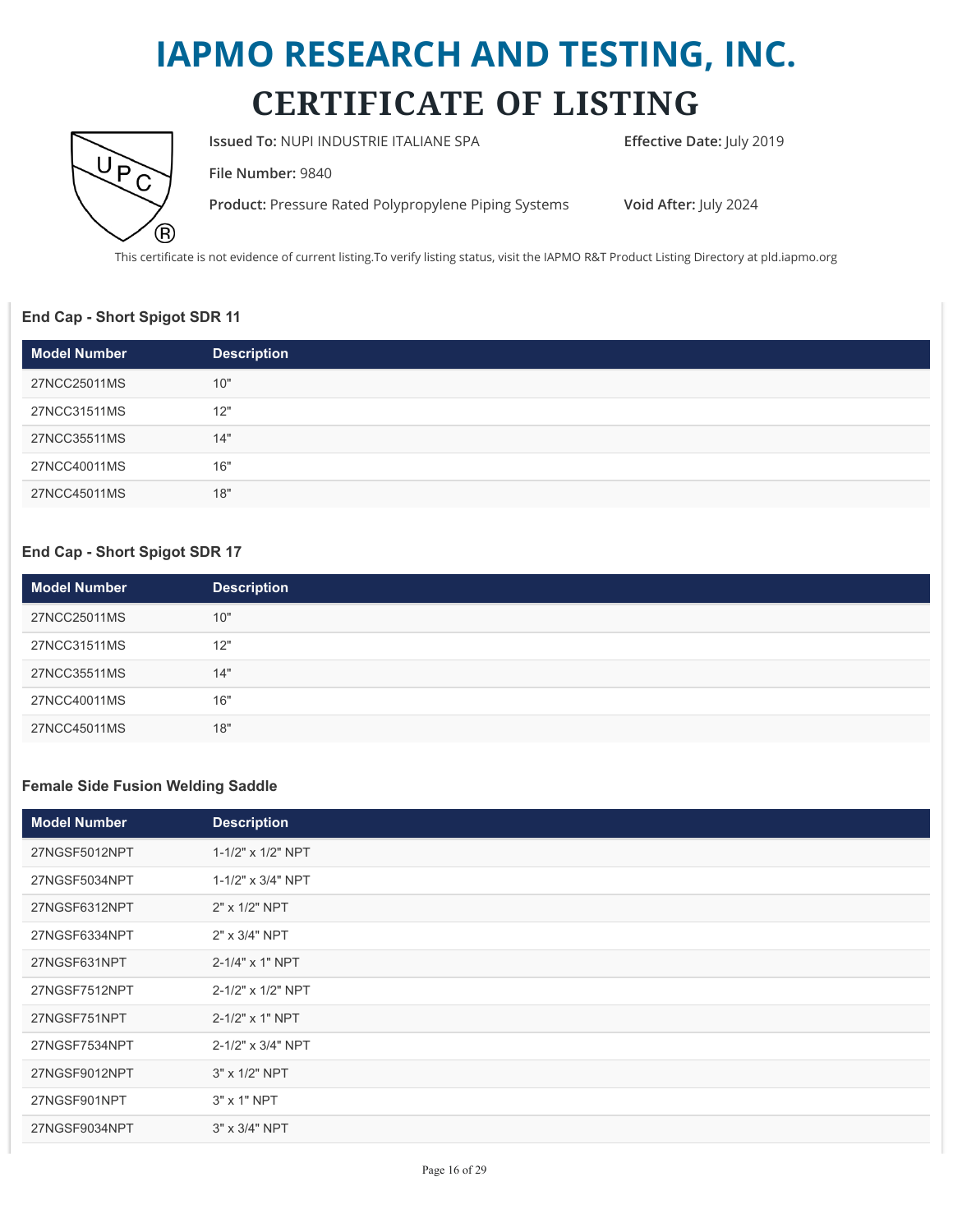

**Issued To: NUPI INDUSTRIE ITALIANE SPA Effective Date:** July 2019

**File Number:** 9840

**Product:** Pressure Rated Polypropylene Piping Systems **Void After:** July 2024

This certificate is not evidence of current listing.To verify listing status, visit the IAPMO R&T Product Listing Directory at pld.iapmo.org

| <b>Model Number</b> | <b>Description</b> |
|---------------------|--------------------|
| 27NGSF11012NPT      | 3-1/2" x 1/2" NPT  |
| 27NGSF11034NPT      | 3-1/2" x 3/4" NPT  |
| 27NGSF1101NPT       | 3-1/2" x 1" NPT    |

#### **Female Threaded Adapter w/NPT Lead Free Brass**

| <b>Model Number</b> | <b>Description</b>  |
|---------------------|---------------------|
| 27NRFF50114NPT      | 1-1/2" x 1-1/4" NPT |
| 27NRFF50112NPT      | 1-1/2" x 1-1/2" NPT |
| 27NRFF63112NPT      | 2" x 1-1/2" NPT     |
| 27NRFF632NPT        | $2"$ x $2"$ NPT     |
| 27NRFF752NPT        | 2-1/2" x 2" NPT     |
| 27NRFF75212NPT      | 2-1/2" x 2-1/2" NPT |
| 27NRFF903NPT        | $3" \times 3"$ NPT  |
| 27NRFF1104NPT       | 3-1/2" x 4" NPT     |
| 27NRFF1254NPT       | $4" \times 4"$ NPT  |

#### **Fusion Female Side Fusion Reduced Tee-Long Spigot**

| <b>Model Number</b> | <b>Description</b>             |
|---------------------|--------------------------------|
| 27NTR119040F90      | $3" \times 11/4" \times 3"$    |
| 27NTR119050F90      | $3'' \times 11/2'' \times 3''$ |
| 27NTR119063F90      | $3" \times 2" \times 3"$       |
| 27NTR1111040F110    | 3 1/2" x 1 1/4" x 3 1/2"       |
| 27NTR1111050F110    | 3 1/2" x 1 1/2" x 3 1/2"       |
| 27NTR1111063F110    | 3 1/2" x 2" x 3 1/2"           |
| 27NTR1112540F125    | $4"$ x 1 1/4" x 4"             |
| 27NTR1112550F125    | $4"$ x 1 1/2" x 4"             |
| 27NTR1112563F125    | $4" \times 2" \times 4"$       |
| 27NTR1112575F125    | $4"$ x 2 1/2" x 4"             |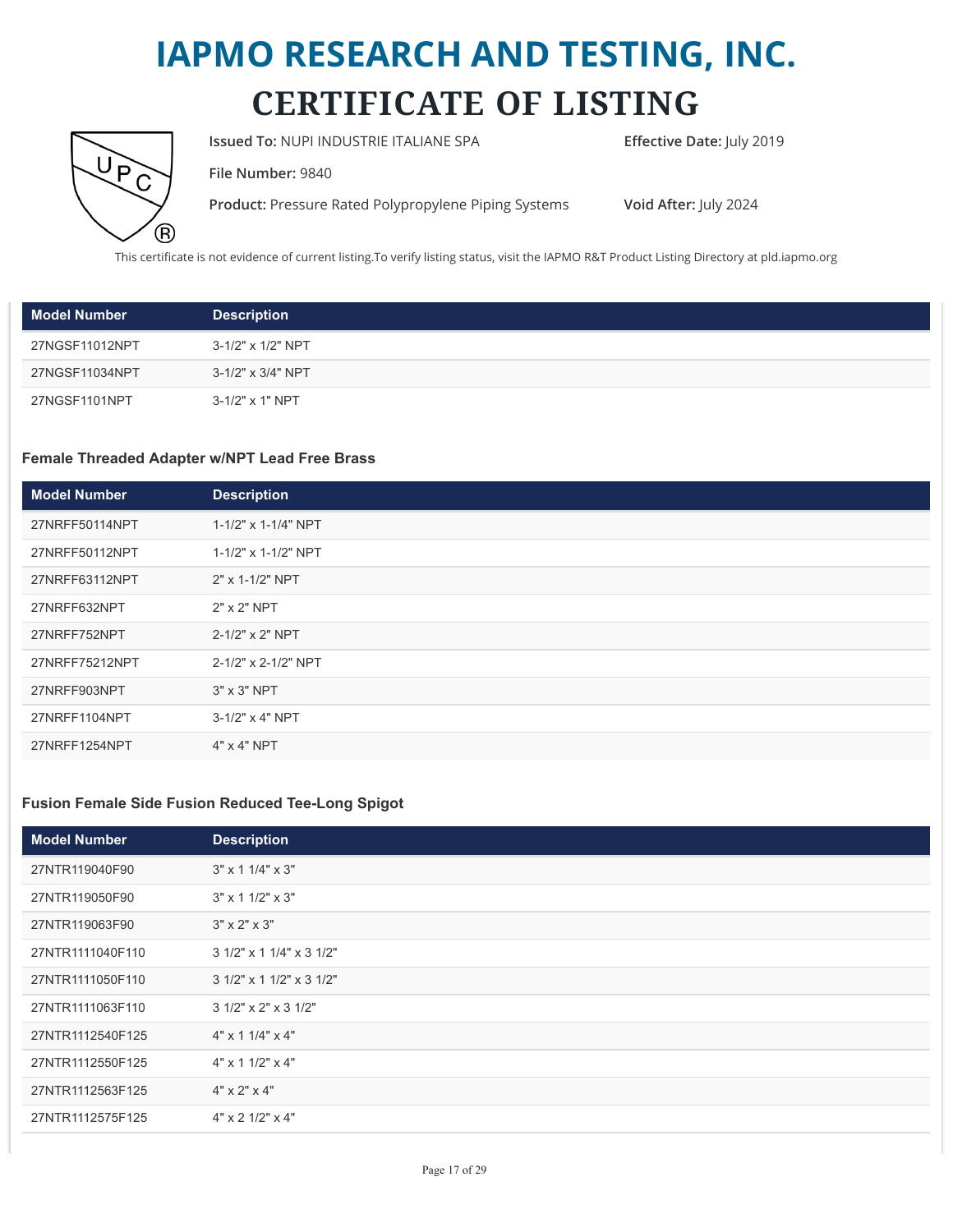

**Issued To: NUPI INDUSTRIE ITALIANE SPA <b>Effective Date:** July 2019

**File Number:** 9840

**Product:** Pressure Rated Polypropylene Piping Systems **Void After:** July 2024

This certificate is not evidence of current listing.To verify listing status, visit the IAPMO R&T Product Listing Directory at pld.iapmo.org

| <b>Model Number</b> | <b>Description</b>                    |
|---------------------|---------------------------------------|
| 27NTR1112590F125    | $4" \times 3" \times 4"$              |
| 27NTR1116040F160    | $6"$ x 1 1/4" x $6"$                  |
| 27NTR1116050F160    | $6"$ x 1 1/2" x $6"$                  |
| 27NTR1116063F160    | $6" \times 2" \times 6"$              |
| 27NTR1116075F160    | $6"$ x 2 1/2" x 6"                    |
| 27NTR1116090F160    | $6" \times 3" \times 6"$              |
| 27NTR1120040F200    | $8" \times 11/4" \times 8"$           |
| 27NTR1120050F200    | 8" x 1 1/2" x 8"                      |
| 27NTR1120063F200    | $8" \times 2" \times 8"$              |
| 27NTR1120075F200    | 8" x 2 1/2" x 8"                      |
| 27NTR1120090F200    | $8" \times 3" \times 8"$              |
| 27NTR1125040F250    | 10" x 1 1/4" x 10"                    |
| 27NTR1125050F250    | 10" x 1 1/2" x 10"                    |
| 27NTR1125063F250    | 10" x 2" x 10"                        |
| 27NTR1125075F250    | $10" \times 2 \frac{1}{2" \times 10"$ |
| 27NTR1125090F250    | 10" x 3" x 10"                        |
| 27NTR1131540F315    | $12"$ x 1 $1/4"$ x 12"                |
| 27NTR1131550F315    | $12"$ x 1 $1/2"$ x 12"                |
| 27NTR1131563F315    | 12" x 2" x 12"                        |
| 27NTR1131575F315    | 12" x 2 1/2" x 12"                    |
| 27NTR1131590F315    | 12" x 3" x 12"                        |
| 27NTR1135540F355    | $14" \times 11/4" \times 14"$         |
| 27NTR1135550F355    | $14" \times 11/2" \times 14"$         |
| 27NTR1135563F355    | 14" x 2" x 14"                        |
| 27NTR1135575F355    | $14" \times 2$ $1/2" \times 14"$      |
| 27NTR1135590F355    | 14" x 3 1/2" x 14"                    |

#### **Fusion Male Side Fusion Reduced Tee - Long Spigot**

| Model Number \ | <b>Description</b> |
|----------------|--------------------|
|----------------|--------------------|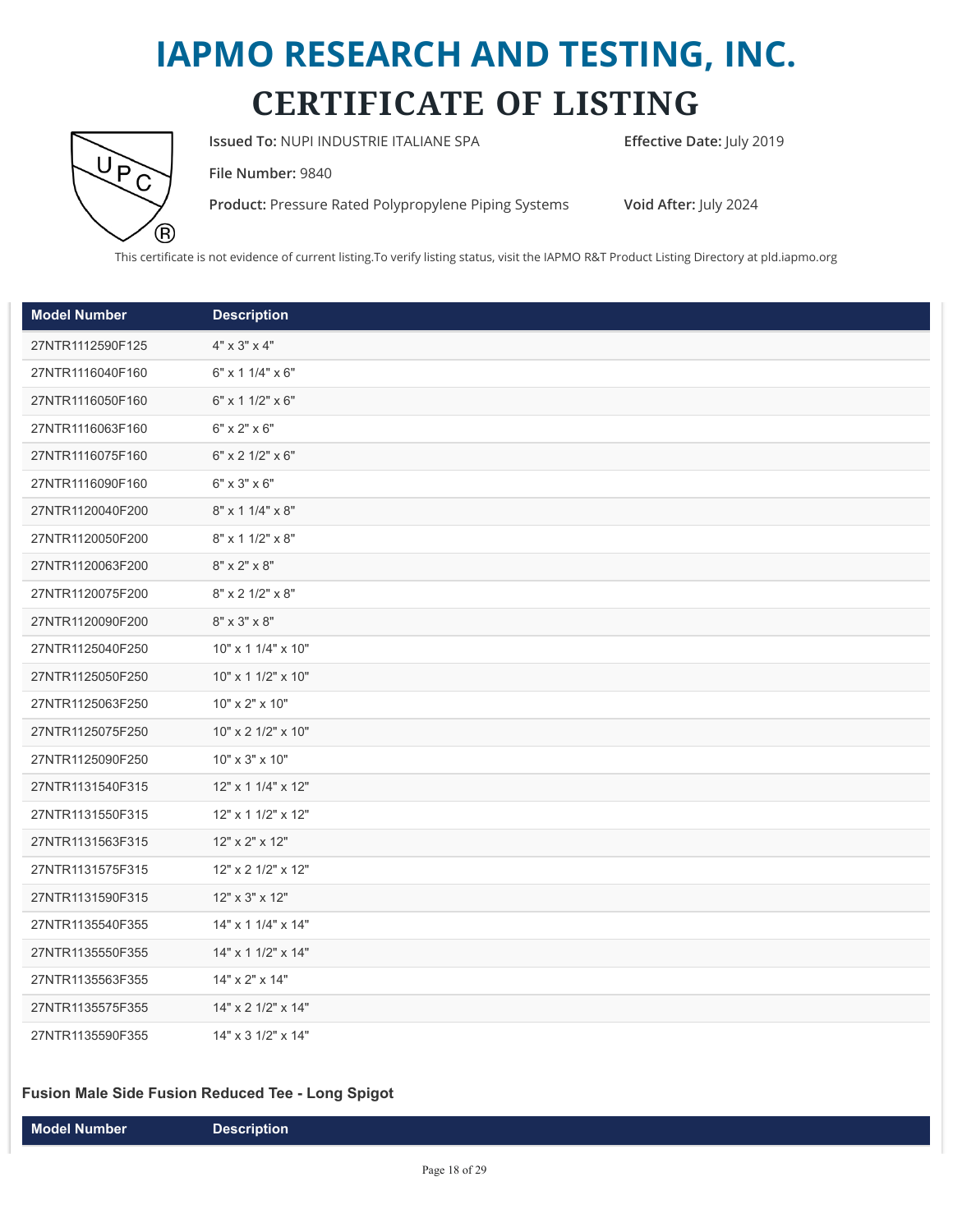

**Issued To: NUPI INDUSTRIE ITALIANE SPA <b>Effective Date:** July 2019

**File Number:** 9840

**Product:** Pressure Rated Polypropylene Piping Systems **Void After:** July 2024

This certificate is not evidence of current listing.To verify listing status, visit the IAPMO R&T Product Listing Directory at pld.iapmo.org

| <b>Model Number</b> | <b>Description</b>                  |
|---------------------|-------------------------------------|
| 27NTR11160110M160   | $6" \times 3 \frac{1}{2" \times 6"$ |
| 27NTR11160125M160   | $6" \times 4" \times 5"$            |
| 27NTR11200110M200   | 8" x 3 1/2" x 8"                    |
| 27NTR11200125M200   | $8" \times 4" \times 8"$            |
| 27NTR11200160M200   | $8" \times 6" \times 8"$            |
| 27NTR11250110M250   | $10" \times 31/2" \times 10"$       |
| 27NTR11250125M250   | 10" x 4" x 10"                      |
| 27NTR11250160M250   | 10" x 6" x 10"                      |
| 27NTR11315110M315   | 12" x 3 1/2" x 12"                  |
| 27NTR11315125M315   | 12" x 4" x 12"                      |
| 27NTR11315160M315   | 12" x 6" x 12"                      |
| 27NTR11355110M355   | $14" \times 3$ $1/2" \times 14"$    |
| 27NTR11355125M355   | $14" \times 4" \times 14"$          |
| 27NTR11355160M355   | 14" x 6" x 14"                      |

#### **Male Concentric Reducer - Long Spigot**

| <b>Model Number</b> | <b>Description</b>  |
|---------------------|---------------------|
| 27NR754011MM        | 2 1/2" x 1 1/4"     |
| 27NR755011MM        | 2 1/2" x 1 1/2"     |
| 27NR756311MM        | 2 1/2" x 2"         |
| 27NR905011MM        | $3" \times 11/2"$   |
| 27NR906311MM        | $3" \times 2"$      |
| 27NR907511MM        | $3" \times 2' 1/2"$ |
| 27NR1106311MM       | $31/2" \times 2"$   |
| 27NR1107511MM       | 3 1/2" x 2 1/2"     |
| 27NR1109011MM       | $31/2" \times 3"$   |
| 27NR12511011MM      | 4" x 3 1/2"         |
| 27NR1257511MM       | 4" x 2 1/2"         |
| 27NR1259011MM       | 4" x 3"             |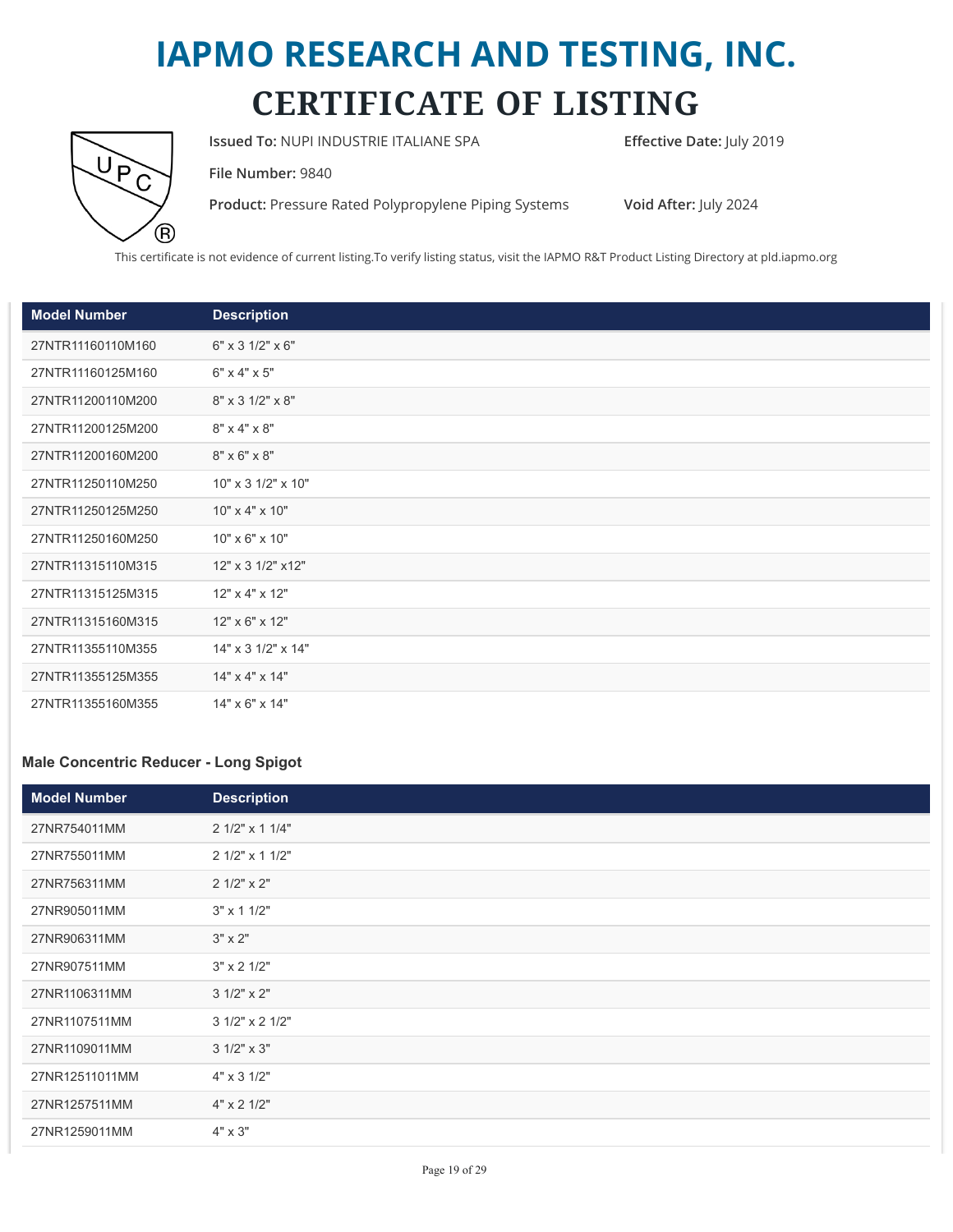

**Issued To: NUPI INDUSTRIE ITALIANE SPA Effective Date: July 2019** 

**File Number:** 9840

**Product:** Pressure Rated Polypropylene Piping Systems **Void After:** July 2024

This certificate is not evidence of current listing.To verify listing status, visit the IAPMO R&T Product Listing Directory at pld.iapmo.org

| <b>Model Number</b> | <b>Description</b>        |
|---------------------|---------------------------|
| 27NR16011011MM      | $6" \times 3 \frac{1}{2"$ |
| 27NR16012511MM      | $6" \times 4"$            |
| 27NR20016011MM      | $8" \times 6"$            |

#### **Male Threaded Adapter w/NPT Lead Free Brass**

| <b>Model Number</b> | <b>Description</b>  |
|---------------------|---------------------|
| 27NRFM50114NPT      | 1-1/2" x 1-1/4" NPT |
| 27NRFM50112NPT      | 1-1/2" x 1-1/2" NPT |
| 27NRFM63112NPT      | 2" x 1-1/2" NPT     |
| 27NRFM632NPT        | $2"$ x $2"$ NPT     |
| 27NRFM752NPT        | 2-1/2" x 2" NPT     |
| 27NRFM75212NPT      | 2-1/2" x 2-1/2" NPT |
| 27NRFM903NPT        | $3" \times 3"$ NPT  |
| 27NRFM1104NPT       | 3-1/2" x 4" NPT     |
| 27NRFM1254NPT       | $4"$ x $4"$ NPT     |

#### **Segmented 45º Elbow - Long Spigot SDR 11**

| <b>Model Number</b> | <b>Description</b> |
|---------------------|--------------------|
| 27NC4511355MM       | 14"                |
| 27NC4511400MM       | 16"                |
| 27NC4511450MM       | 18"                |
| 27NC4511500MM       | 20"                |

#### **Segmented 45º Elbow - Long Spigot SDR 17**

| <b>Model Number</b> | <b>Description</b> |
|---------------------|--------------------|
| 27NC4517355MM       | 14"                |
| 27NC4517400MM       | 16"                |
| 27NC4517450MM       | 18"                |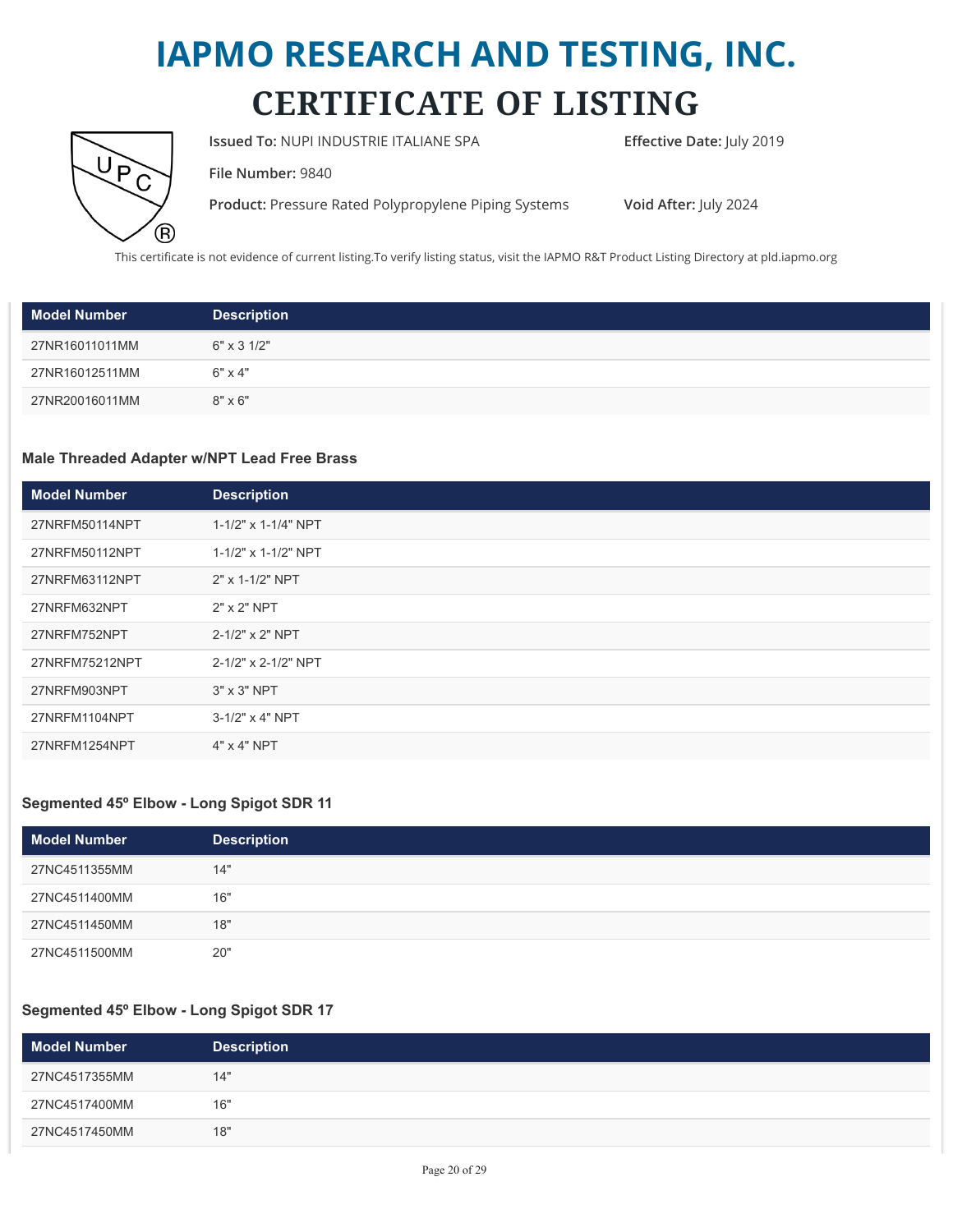

**Issued To: NUPI INDUSTRIE ITALIANE SPA Effective Date: July 2019** 

**File Number:** 9840

**Product:** Pressure Rated Polypropylene Piping Systems **Void After:** July 2024

This certificate is not evidence of current listing.To verify listing status, visit the IAPMO R&T Product Listing Directory at pld.iapmo.org

| <b>Model Number</b> | <b>Description</b> |
|---------------------|--------------------|
| 27NC4517500MM       | 20"                |
| 27NC4517560MM       | 22"                |
| 27NC4517630MM       | 24"                |

#### **Segmented 90º Elbow - Long Spigot SDR 11**

| <b>Model Number</b> | <b>Description</b> |
|---------------------|--------------------|
| 27NG9011355MM       | 14"                |
| 27NG9011400MM       | 16"                |
| 27NG9011450MM       | 18"                |
| 27NG9011500MM       | 20"                |

#### **Segmented 90º Elbow - Long Spigot SDR 17**

| <b>Model Number</b> | <b>Description</b> |
|---------------------|--------------------|
| 27NG9017355MM       | 14"                |
| 27NG9017400MM       | 16"                |
| 27NG9017450MM       | 18"                |
| 27NG9017500MM       | 20"                |
| 27NG9017560MM       | 22"                |
| 27NG9017630MM       | 24"                |

#### **Segmented Tee - Long Spigot SDR 11**

| <b>Model Number</b> | <b>Description</b> |
|---------------------|--------------------|
| 27NT11315MM         | 12"                |
| 27NT11355MM         | 14"                |
| 27NT11400MM         | 16"                |
| 27NT11450MM         | 18"                |
| 27NT11500MM         | 20"                |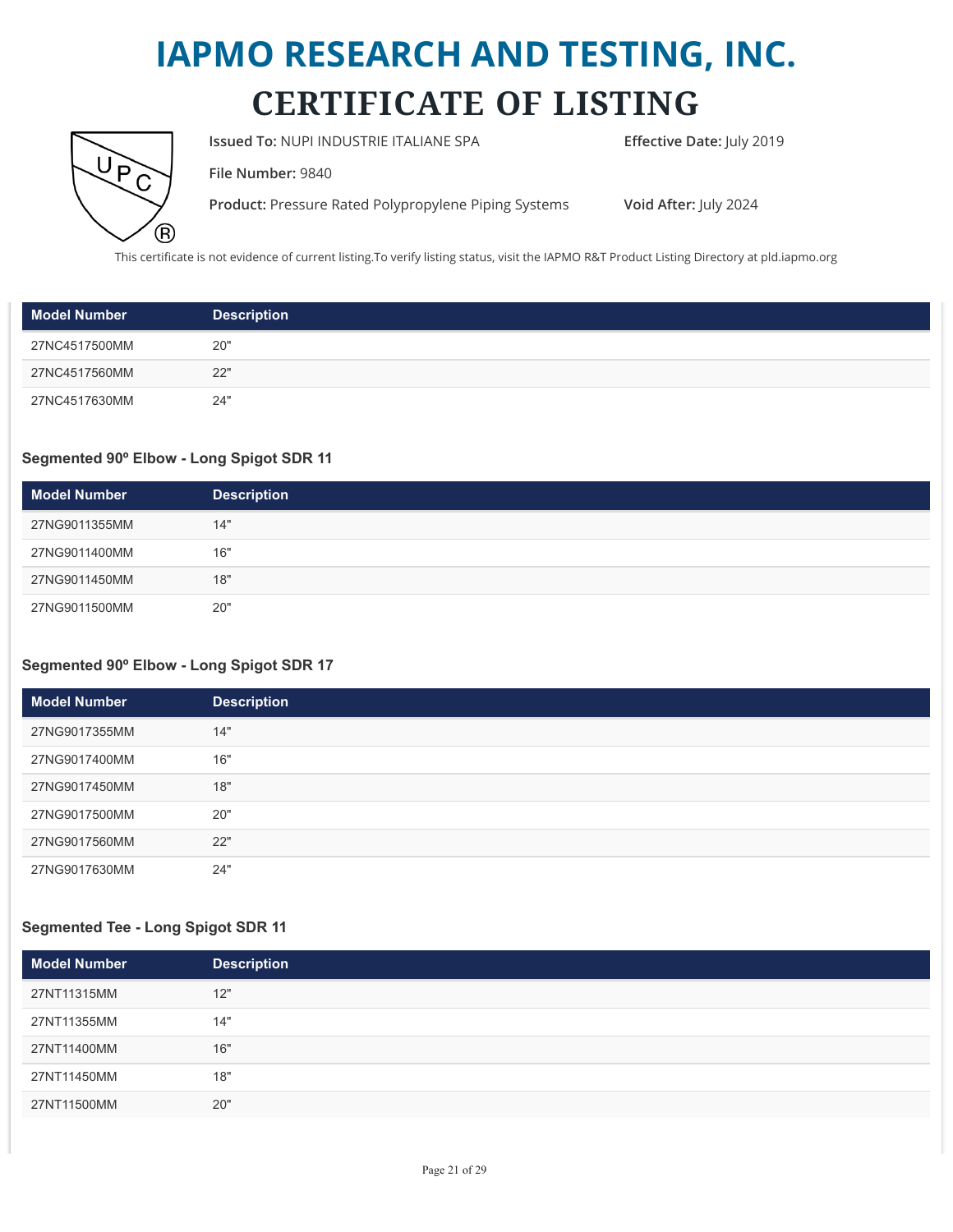

**Issued To: NUPI INDUSTRIE ITALIANE SPA Effective Date: July 2019** 

**File Number:** 9840

**Product:** Pressure Rated Polypropylene Piping Systems **Void After:** July 2024

This certificate is not evidence of current listing.To verify listing status, visit the IAPMO R&T Product Listing Directory at pld.iapmo.org

#### **Segmented Tee - Long Spigot SDR 17**

| <b>Model Number</b> | <b>Description</b> |
|---------------------|--------------------|
| 27NT17315MM         | 12"                |
| 27NT17355MM         | 14"                |
| 27NT17400MM         | 16"                |
| 27NT17450MM         | 18"                |
| 27NT17500MM         | 20"                |
| 27NT17560MM         | 22"                |
| 27NT17630MM         | 24"                |

#### **Socket Female Threaded 90º Elbow**

| <b>Model Number</b> | <b>Description</b>       |
|---------------------|--------------------------|
| 27NGF50114NPT       | $1 - 1/2$ " x 1-1/4" NPT |
| 27NGF50112NPT       | 1-1/2" x 1-1/2" NPT      |
| 27NGF63112NPT       | 2" x 1" NPT              |
| 27NGF632NPT         | 2" x 2" NPT              |

#### **Socket Fusion 45º Elbow**

| <b>Model Number</b> | <b>Description</b> |
|---------------------|--------------------|
| 27NC4550            | 11/2"              |
| 27NC4563            | 2"                 |
| 27NC4575            | 21/2"              |
| 27NC4590            | 3"                 |
| 27NC45110           | 31/2"              |
| 27NC45125           | 4"                 |

#### **Socket Fusion 90º Elbow**

|--|--|--|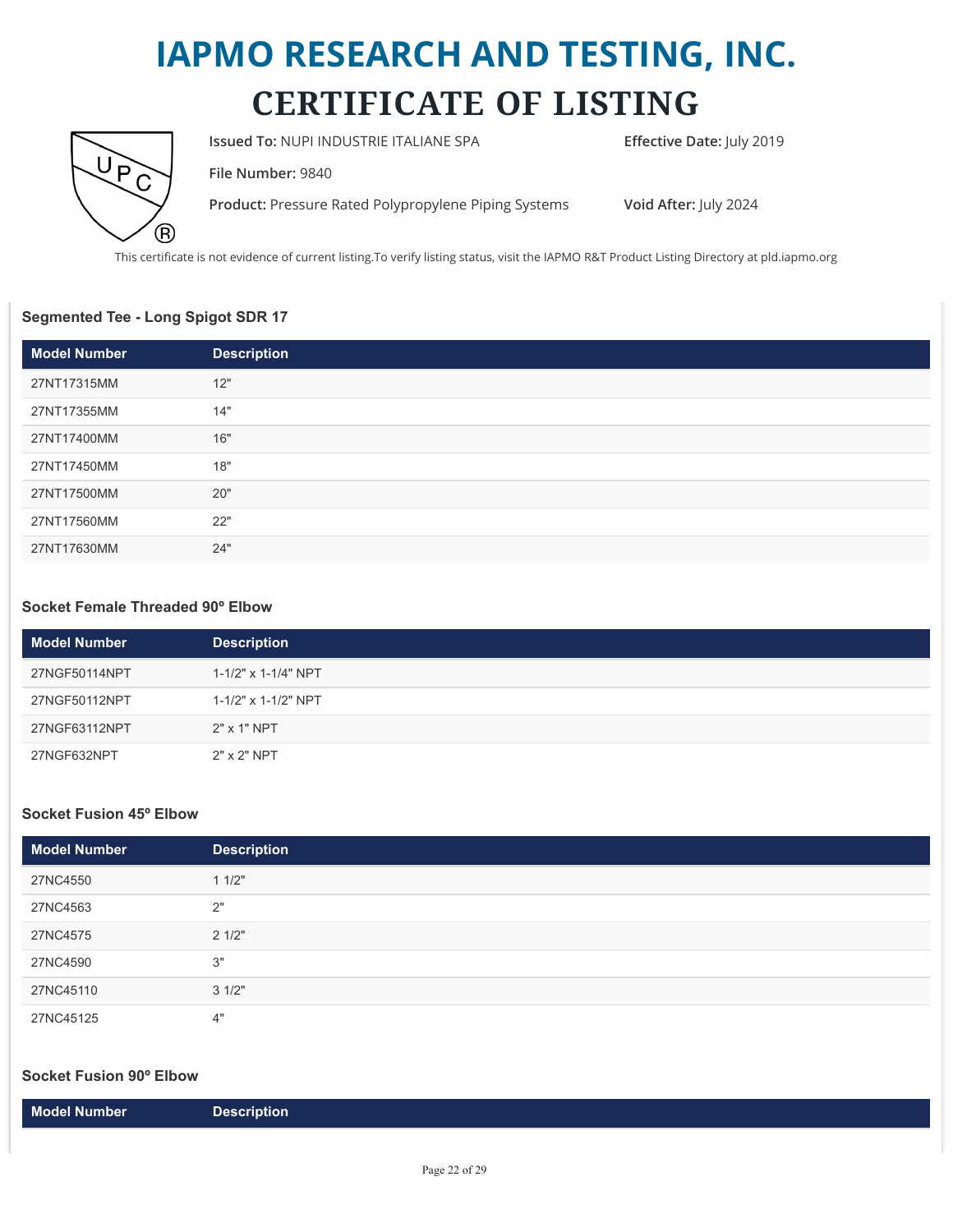

**Issued To: NUPI INDUSTRIE ITALIANE SPA Effective Date: July 2019** 

**File Number:** 9840

**Product:** Pressure Rated Polypropylene Piping Systems **Void After:** July 2024

This certificate is not evidence of current listing.To verify listing status, visit the IAPMO R&T Product Listing Directory at pld.iapmo.org

| <b>Model Number</b> | <b>Description</b> |
|---------------------|--------------------|
| 27NG50              | 11/2"              |
| 27NG63              | 2"                 |
| 27NG75              | 21/2"              |
| 27NG90              | 3"                 |
| 27NG110             | 31/2"              |
| 27NG125             | 4"                 |

#### **Socket Fusion Coupling**

| <b>Model Number</b> | <b>Description</b> |
|---------------------|--------------------|
| 27NMAN50            | 11/2"              |
| 27NMAN63            | 2"                 |
| 27NMAN75            | 21/2"              |
| 27NMAN90            | 3"                 |
| 27NMAN110           | 31/2"              |
| 27NMAN125           | 4"                 |

#### **Socket Fusion End Cap**

| <b>Model Number</b> | <b>Description</b> |
|---------------------|--------------------|
| <b>27NCC50</b>      | 11/2"              |
| <b>27NCC63</b>      | 2"                 |
| 27NCC75             | 21/2"              |
| 27NCC90             | 3"                 |
| 27NCC110            | 31/2"              |
| 27NCC125            | 4"                 |

#### **Socket Fusion Reduced Bushing**

| <b>Model Number</b> | <b>Description</b> |
|---------------------|--------------------|
| 27NR5020            | 1 1/2" x 1/2"      |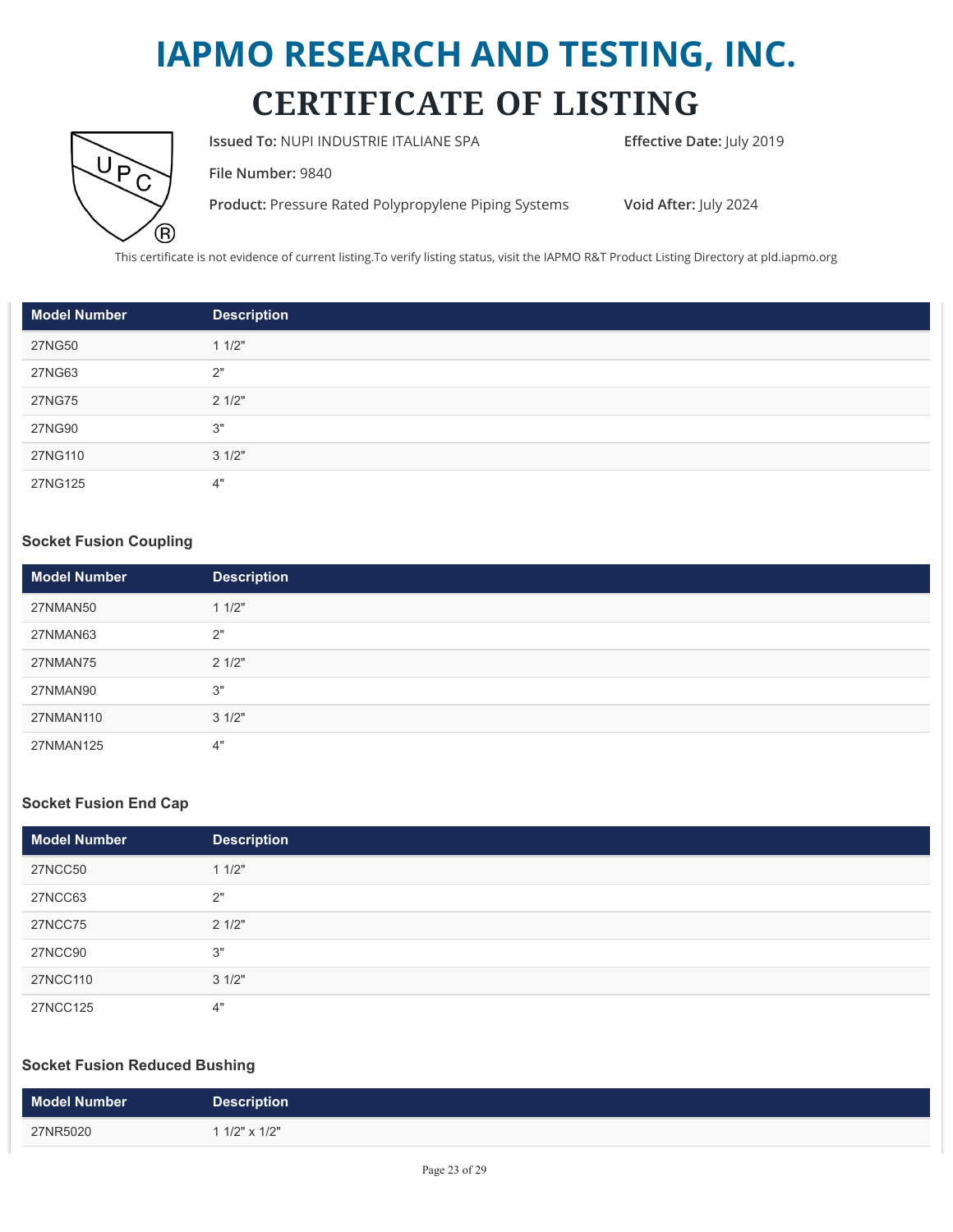

**Issued To: NUPI INDUSTRIE ITALIANE SPA <b>Effective Date:** July 2019

**File Number:** 9840

**Product:** Pressure Rated Polypropylene Piping Systems **Void After:** July 2024

This certificate is not evidence of current listing.To verify listing status, visit the IAPMO R&T Product Listing Directory at pld.iapmo.org

| <b>Model Number</b> | <b>Description</b>  |
|---------------------|---------------------|
| 27NR5025            | 1 1/2" x 3/4"       |
| 27NR5032            | $11/2" \times 1"$   |
| 27NR5040            | $11/2" \times 1"$   |
| 27NR6325            | $2" \times 3/4"$    |
| 27NR6332            | $2" \times 1"$      |
| 27NR6340            | $2" \times 11/4"$   |
| 27NR6350            | 2" x 1 1/2"         |
| 27NR7520            | 2 1/2" x 1/2"       |
| 27NR7525            | 2 1/2" x 3/4"       |
| 27NR7532            | 2 1/2" x 1"         |
| 27NR7540            | 2 1/2" x 1 1/4"     |
| 27NR7550            | 2 1/2" x 1 1/2"     |
| 27NR7563            | 2 1/2" x 2"         |
| 27NR9063            | $3" \times 2"$      |
| 27NR9075            | $3" \times 2' 1/2"$ |
| 27NR11063           | 3 1/2" x 2"         |
| 27NR11075           | 3 1/2" x 2 1/2"     |
| 27NR11090           | $31/2" \times 3"$   |
| 27NR12590           | $4" \times 3"$      |
| 27NR125110          | 4" x 3 1/2"         |
| 27NR160110          | 6" x 3 1/2"         |
| 27NR160125          | $6" \times 4"$      |

#### **Socket Fusion Reduced Tee**

| <b>Model Number</b> | <b>Description</b>             |
|---------------------|--------------------------------|
| 27NTR502050         | $11/2$ " x $1/2$ " x $11/2$ "  |
| 27NTR502550         | $11/2$ " x $3/4$ " x $11/2$ "  |
| 27NTR503250         | $11/2$ " x $1$ " x $11/2$ "    |
| 27NTR504050         | $11/2$ " x $11/4$ " x $11/2$ " |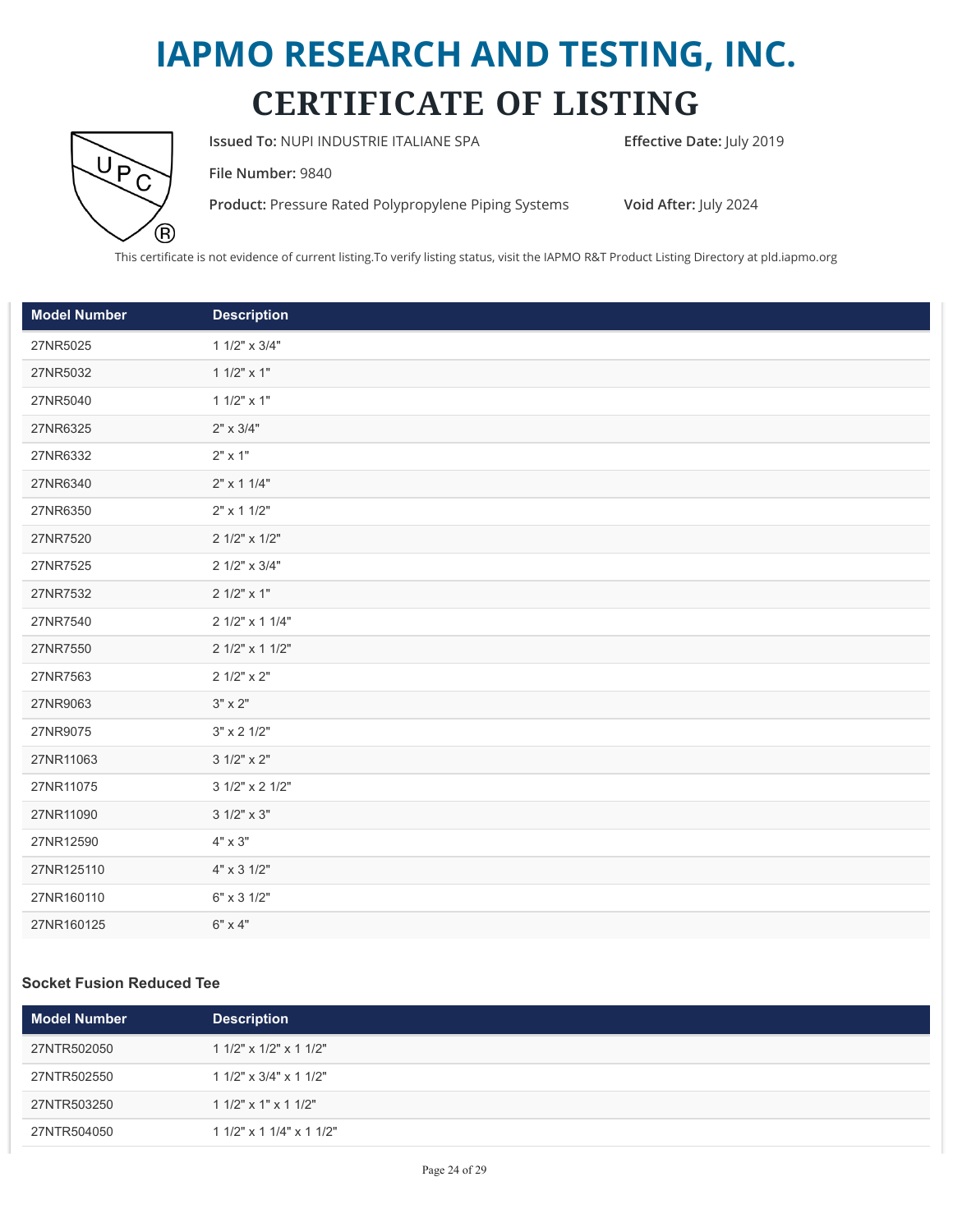

**Issued To: NUPI INDUSTRIE ITALIANE SPA Effective Date: July 2019** 

**File Number:** 9840

**Product:** Pressure Rated Polypropylene Piping Systems **Void After:** July 2024

This certificate is not evidence of current listing.To verify listing status, visit the IAPMO R&T Product Listing Directory at pld.iapmo.org

| <b>Model Number</b> | <b>Description</b>                  |
|---------------------|-------------------------------------|
| 27NTR632563         | $2" \times 3/4" \times 2"$          |
| 27NTR633263         | $2" \times 1" \times 2"$            |
| 27NTR634063         | $2" \times 11/4" \times 2"$         |
| 27NTR635063         | 2" x 1 1/2" x 2"                    |
| 27NTR753275         | 2 1/2" x 1" x 2 1/2"                |
| 27NTR754075         | 2 1/2" x 1 1/4" x 2 1/2"            |
| 27NTR755075         | 2 1/2" x 1 1/2" x 2 1/2"            |
| 27NTR756375         | 2 1/2" x 2" x 2 1/2"                |
| 27NTR906390         | $3" \times 2" \times 3"$            |
| 27NTR907590         | $3" \times 2' 1/2" \times 3"$       |
| 27NTR11063110       | 3 1/2" x 2" x 3 1/2"                |
| 27NTR11075110       | 3 1/2" x 2 1/2" x 3 1/2"            |
| 27NTR11090110       | $31/2$ " x $3$ " x $31/2$ "         |
| 27NTR12575125       | $4" \times 2' 1/2" \times 4"$       |
| 27NTR12590125       | $4" \times 3" \times 4"$            |
| 27NTR125110125      | $4" \times 3 \frac{1}{2" \times 4"$ |

#### **Socket Fusion Side Elbow Three Outlets**

| <b>Model Number</b> | <b>Description</b> |
|---------------------|--------------------|
| 27NCTV20            | 1/2"               |

#### **Socket Fusion Tee**

| <b>Model Number</b> | <b>Description</b> |
|---------------------|--------------------|
| 27NT50              | 11/2"              |
| 27NT63              | 2"                 |
| 27NT75              | 21/2"              |
| 27NT90              | 3"                 |
| 27NT110             | 31/2"              |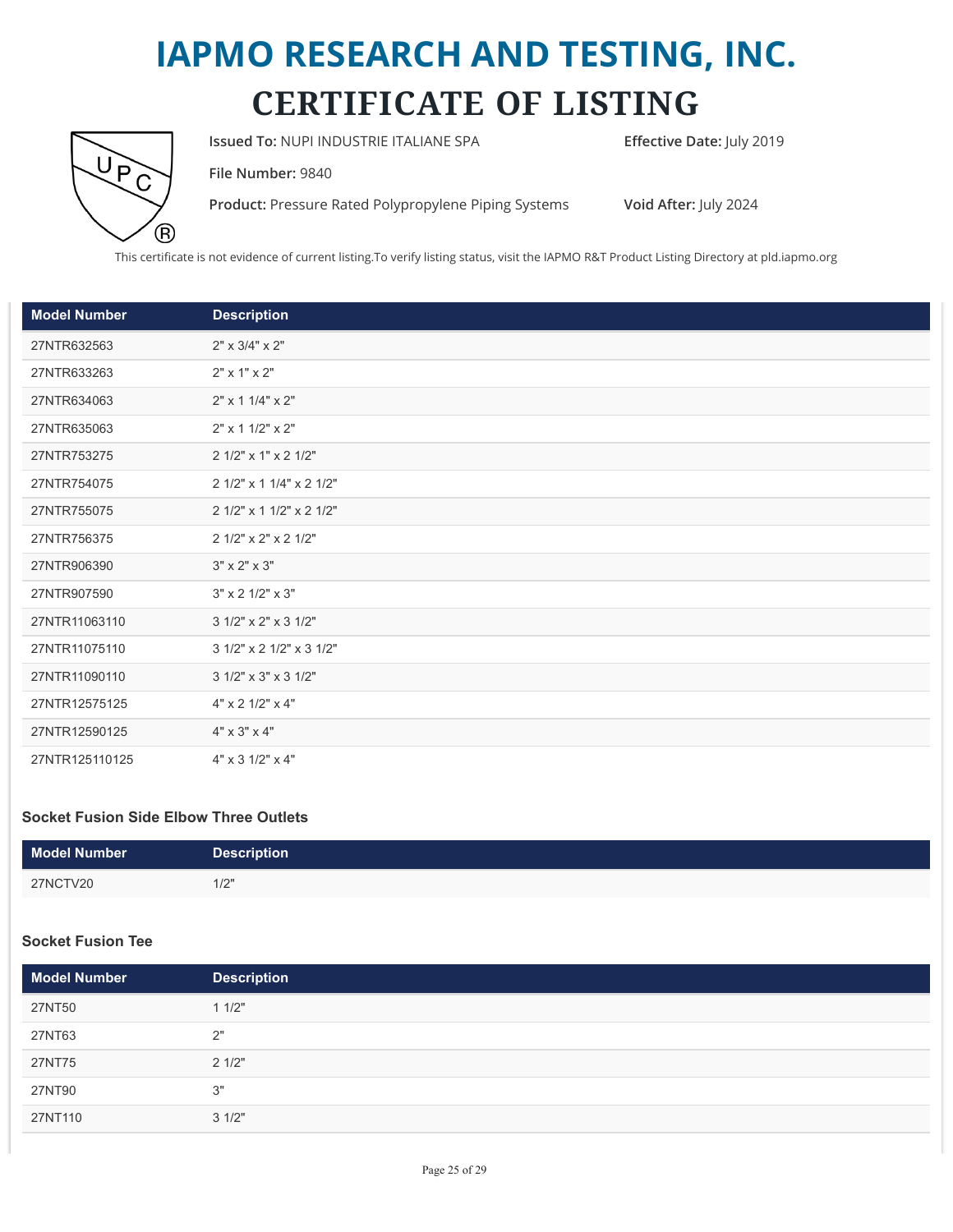

**Issued To: NUPI INDUSTRIE ITALIANE SPA Effective Date: July 2019** 

**File Number:** 9840

**Product:** Pressure Rated Polypropylene Piping Systems **Void After:** July 2024

This certificate is not evidence of current listing.To verify listing status, visit the IAPMO R&T Product Listing Directory at pld.iapmo.org

| Model Number | <b>Description</b> |
|--------------|--------------------|
| 27NT125      | ∕'                 |

#### **Stub Flange - Long Spigot**

| <b>Model Number</b> | <b>Description</b> |
|---------------------|--------------------|
| 27NCRT5011          | 11/2"              |
| 27NCRT6311          | 2"                 |
| 27NCRT7511          | 21/2"              |
| 27NCRT9011          | 3"                 |
| 27NCRT11011         | 31/2"              |
| 27NCRT12511         | 4"                 |
| 27NCRT16011         | 6"                 |
| 27NCRT20011         | 8"                 |
| 27NCRT25011         | 10"                |

#### **Stub Flange - Short Spigot**

| <b>Model Number</b> | <b>Description</b> |
|---------------------|--------------------|
| 27NCRT31511S        | 12"                |
| 27NCRT35511S        | 14"                |
| 27NCRT40011S        | 16"                |
| 27NCRT45011S        | 18"                |
| 27NCRT50011S        | 20"                |

#### **Tee - Long Spigot SDR 7.3**

| <b>Model Number</b> | <b>Description</b> |
|---------------------|--------------------|
| 27NT7363MM          | 2"                 |
| 27NT7375MM          | 21/2"              |
| 27NT7390MM          | 3"                 |
| 27NT73110MM         | 4"                 |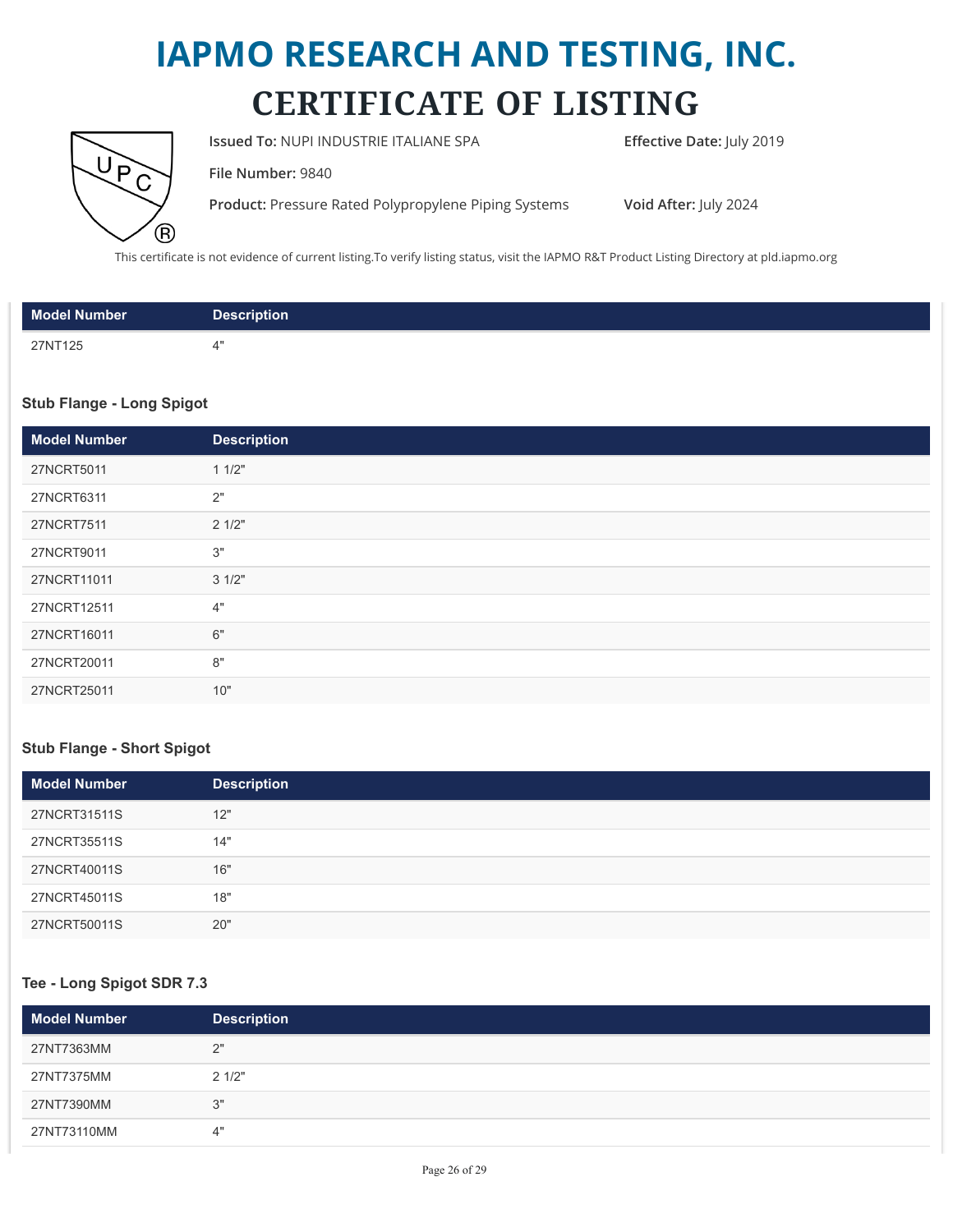

**Issued To: NUPI INDUSTRIE ITALIANE SPA Effective Date: July 2019** 

**File Number:** 9840

**Product:** Pressure Rated Polypropylene Piping Systems **Void After:** July 2024

This certificate is not evidence of current listing.To verify listing status, visit the IAPMO R&T Product Listing Directory at pld.iapmo.org

| <b>Model Number</b> | <b>Description</b> |
|---------------------|--------------------|
| 27NT73125MM         | ᅜ                  |
| 27NT73160MM         |                    |

#### **Tee - Long Spigot SDR 11**

| <b>Model Number</b> | <b>Description</b> |
|---------------------|--------------------|
| 27NT11315MMA        | 101<br>ے ا         |

#### **Tee - Long Spigot SDR 17**

| <b>Model Number</b> | <b>Description</b> |
|---------------------|--------------------|
| 27NT17315MMA        | 12"<br>--          |

#### **Tee - Long Spigot (Injected Alongated) SDR 11**

| <b>Model Number</b> | <b>Description</b> |
|---------------------|--------------------|
| 27NT11355MMC        | 14"                |
| 27NT11400MMC        | 16"                |
| 27NT11450MMC        | 18"                |

#### **Tee - Long Spigot (Injected Alongated) SDR 17**

| <b>Model Number</b> | <b>Description</b> |
|---------------------|--------------------|
| 27NT17355MMC        | 14"                |
| 27NT17400MMC        | 16"                |
| 27NT17450MMC        | 18"                |

#### **Tee - Long Spigot (Segmented Fitting) SDR 11**

| <b>Model Number</b> | <b>Description</b> |
|---------------------|--------------------|
| 27NT11315MMB        | 12"                |
| 27NT11355MMB        | 14"                |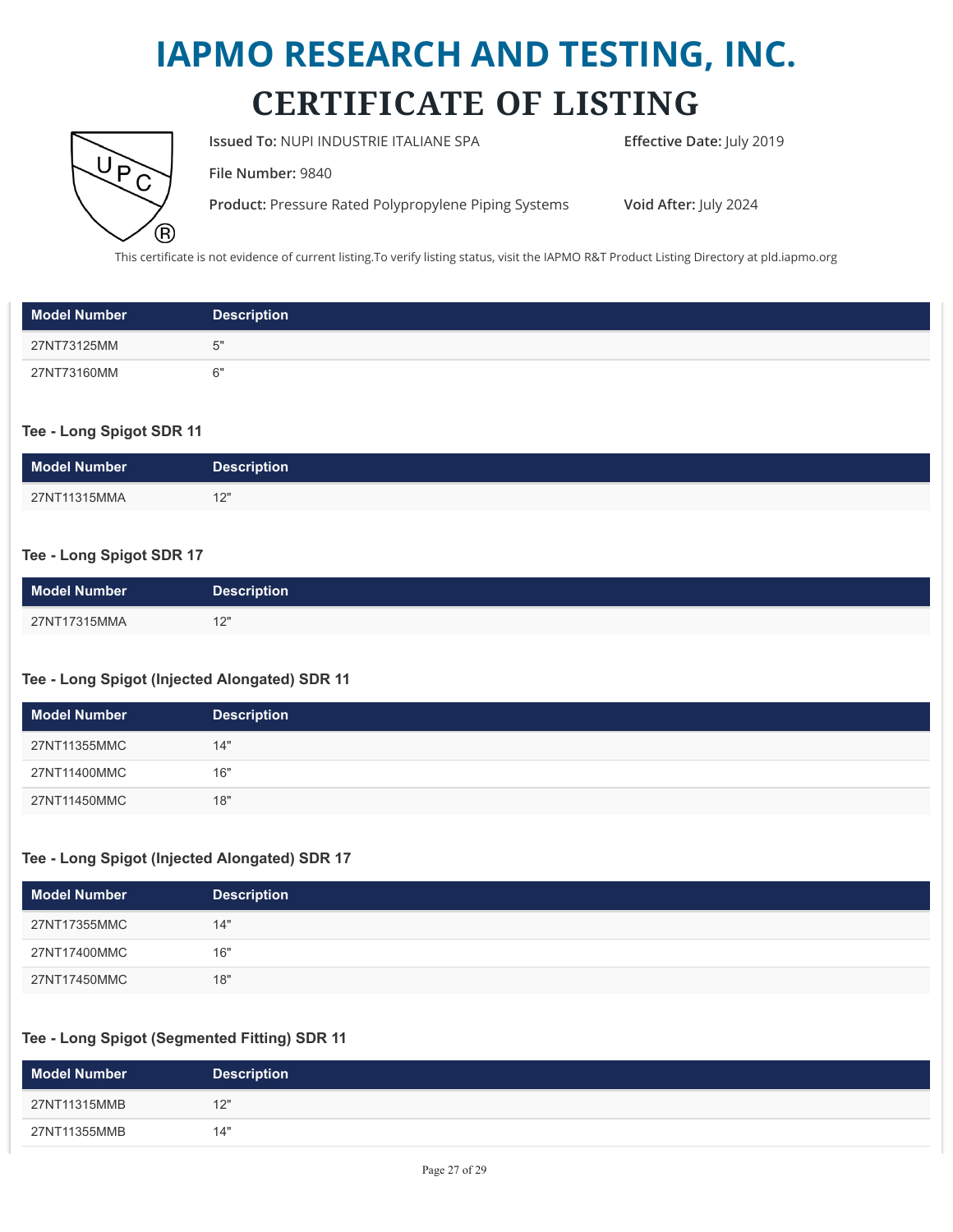

**Issued To: NUPI INDUSTRIE ITALIANE SPA Effective Date: July 2019** 

**File Number:** 9840

**Product:** Pressure Rated Polypropylene Piping Systems **Void After:** July 2024

This certificate is not evidence of current listing.To verify listing status, visit the IAPMO R&T Product Listing Directory at pld.iapmo.org

| <b>Model Number</b> | <b>Description</b> |
|---------------------|--------------------|
| 27NT11400MMB        | 16"                |
| 27NT11450MMB        | 18"                |
| 27NT11500MMB        | 20"                |

#### **Tee - Long Spigot (Segmented Fitting) SDR 17**

| <b>Model Number</b> | <b>Description</b> |
|---------------------|--------------------|
| 27NT17315MMB        | 12"                |
| 27NT17355MMB        | 14"                |
| 27NT17400MMB        | 16"                |
| 27NT17450MMB        | 18"                |
| 27NT17500MMB        | 20"                |
| 27NT17560MMB        | 22"                |
| 27NT17630MMB        | 24"                |

#### **Tee - Plain Long Spigot (Segmented Fitting) SDR 7.3**

| <b>Model Number</b> | <b>Description</b> |
|---------------------|--------------------|
| 27NT73200MMB        | 8"                 |
| 27NT73250MMB        | 10"                |
| 27NT73315MMB        | 12"                |
| 27NT73355MMB        | 14"                |

#### **Template for External Bath Taps**

| <b>Model Number</b> | <b>Dimension</b>   |
|---------------------|--------------------|
| 27NGVF2012NPT       | $1/2" \times 1/2"$ |
| 27NGVF2512NPT       | $3/4" \times 1/2"$ |

#### **Welding Saddles Socket Fusion Outlet**